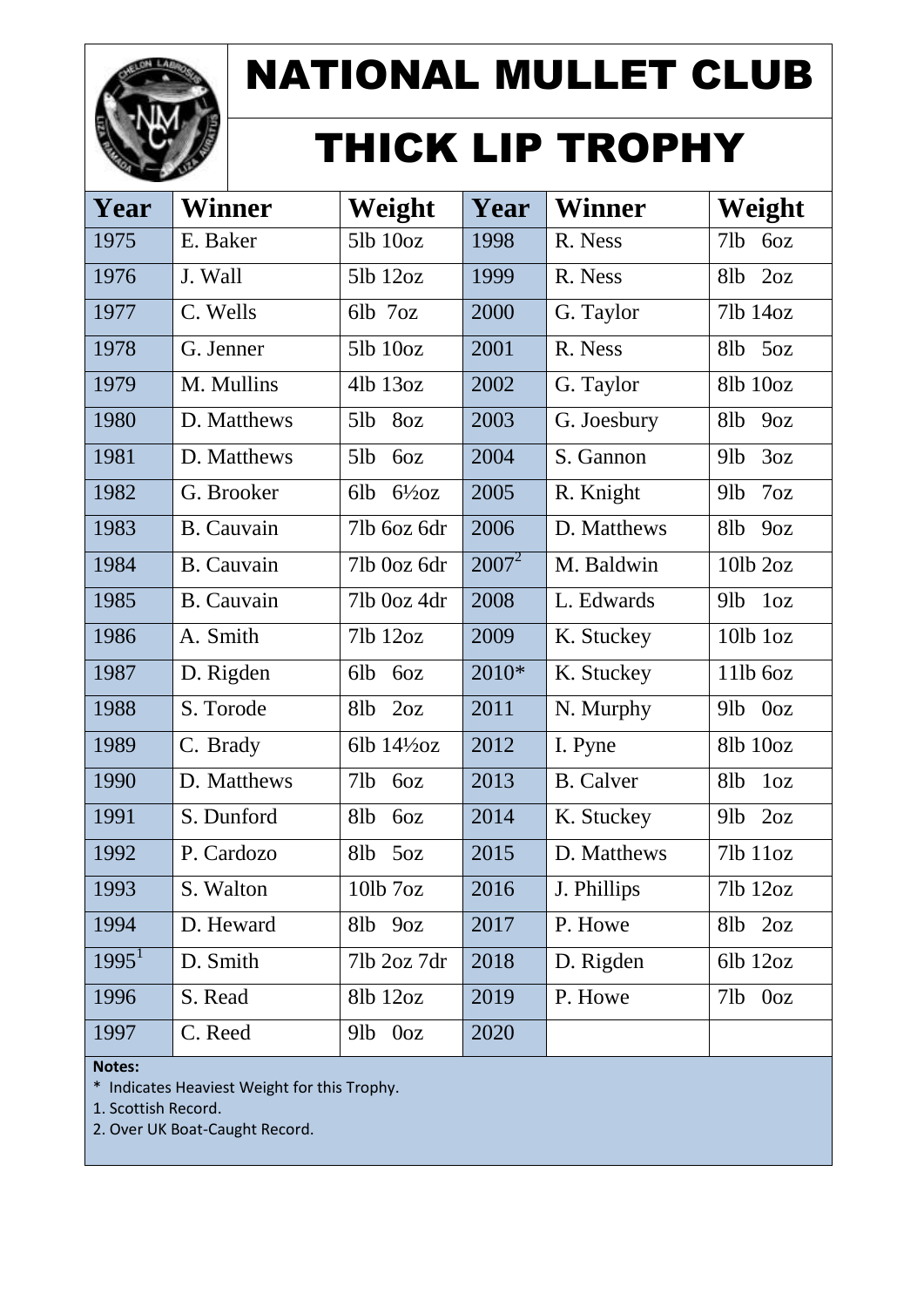

# THIN LIP TROPHY

| Year | Winner                    | Weight                   | Year     | <b>Winner</b>                | Weight                 |
|------|---------------------------|--------------------------|----------|------------------------------|------------------------|
| 1975 | P. Ollif                  | $3lb$ $10oz$             | 1998     | G. Taylor                    | 31b 15oz               |
| 1976 | N. Beaney                 | 41 <sub>b</sub><br>3oz   | 1999     | D. Heward                    | 0 <sub>oz</sub><br>4lb |
| 1977 | N. Beaney                 | 3lb<br>8oz               | 2000     | G. Sinden                    | 31b 13oz               |
| 1978 | G. Green                  | 4lb<br>0 <sub>oz</sub>   | 2001     | M. Loose                     | 8oz<br>4lb             |
| 1979 | J. Belshire               |                          | 2002     | D. Matthews                  | 3lb<br>9oz             |
| 1980 | A. Bridges                | 3lb<br>0 <sub>oz</sub>   | $2003^1$ | R. Instance                  | $5lb$ $11oz$           |
| 1981 | B. Parr                   | 4lb<br>0 <sub>oz</sub>   | 2004     | R. Instance                  | $5lb$ 4oz              |
| 1982 | P. Jones                  | $3lb$ $12oz$             | 2005     | P. Dennis                    | $3lb$ $12oz$           |
| 1983 | K. Paddon                 | $3lb$ $14oz$             | 2006     | S. Gannon                    | $5lb$ $4oz$            |
| 1984 | R. White                  | 2oz<br>5lb               | 2007     | S. Gannon                    | 51b 13oz               |
| 1985 | R. White                  | 3lb<br>8oz               | 2008*    | P. Dennis                    | 6lb<br>80z             |
| 1986 | R. White                  | 41 <sub>b</sub><br>9oz   | 2009*    | M. Elmy                      | 8oz<br>6lb             |
| 1987 | C. Brady &<br>S. Gatesman | 5lb<br>0 <sub>oz</sub>   | 2010     | S. Gannon                    | 41b 13oz               |
| 1988 | C. Brady                  | 5lb<br>2oz               | 2011     | M. Elmy                      | 51b 12oz               |
| 1989 | C. Brady                  | 5lb<br>$2\frac{1}{2}oz$  | 2012     | M. Elmy                      | 41b 10oz               |
| 1990 | A. Smith                  | 5lb<br>2oz               | 2013     | K. Stuckey                   | 2oz<br>5lb             |
| 1991 | C. Brady                  | 41 <sub>b</sub><br>2oz   | 2014     | S. Gannon                    | 51b 10oz               |
| 1992 | A. Stones                 | $4lb$ $12oz$             | 2015     | C. Thomas                    | 41b 14oz               |
| 1993 | A. Stones                 | 5lb 93/40Z               | 2016     | S. Gannon                    | 6lb<br>2oz             |
| 1994 | A. Smith                  | $7\frac{1}{2}$ oz<br>5lb | 2017     | K. Stuckey                   | 41 <sub>b</sub><br>40z |
| 1995 | W. Cooke                  | 4lb 14oz                 | 2018     | D. Matthews &<br>J. Shapland | $4lb$ $2oz$            |
| 1996 | S. Ingram                 | 41b 12oz                 | 2019     | S. Watkins                   | $4lb$ $11oz$           |
| 1997 | W. Cooke                  | $4lb$ $3oz$              | 2020     |                              |                        |

**Notes:**

\* Indicates Heaviest Weight for this Trophy (jointly held.)

1. Cornish record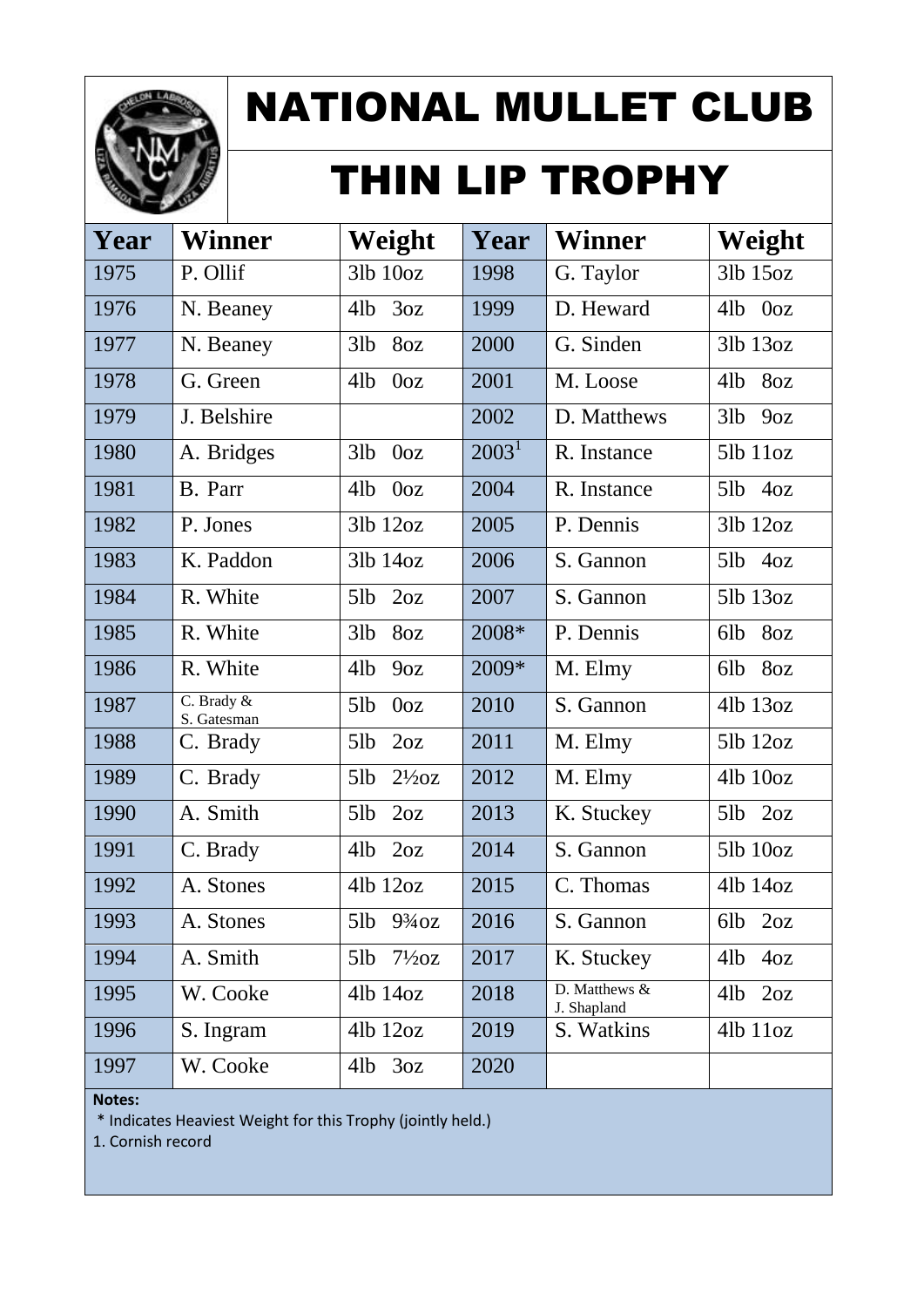

# GOLDEN GREY TROPHY

| Year     | Winner            | Weight                               | Year  | <b>Winner</b>                    | Weight                 |
|----------|-------------------|--------------------------------------|-------|----------------------------------|------------------------|
| 1975     | B. Parr           | $11b$ $10oz$                         | 1998  | P. Hazell                        | 21 <sub>b</sub><br>90Z |
| 1976     | C. Rice           | 11b 15oz                             | 1999  | P. Hazell &<br><b>B.</b> Mullins | 21 <sub>b</sub><br>6oz |
| 1977     | P. Oliff          | $11b$ 15 $oz$                        | 2000  | T. Vallack                       | 8oz<br>21 <sub>b</sub> |
| 1978     | C. West           | 11b $10\frac{1}{2}$ oz               | 2001  | P. Hazell                        | 11b 12oz               |
| 1979     | <b>B.</b> Tilson  |                                      | 2002  | R. Peters                        | 21 <sub>b</sub><br>8oz |
| $1980^1$ | <b>B.</b> Mercer  | 11b 14oz                             | 2003  | P. Carpenter &<br>A. Vibert      | 21 <sub>b</sub><br>6oz |
| 1981     | R. White          | 21 <sub>b</sub><br>1 <sub>oz</sub>   | 2004  | P. Dennis                        | $2lb$ $10oz$           |
| 1982     | P. Jones          | $7\frac{1}{2}$ oz<br>21 <sub>b</sub> | 2005  | P. Bowen                         | $2lb$ $12oz$           |
| 1983     | R. White          | 21 <sub>b</sub><br>0 <sub>oz</sub>   | 2006  | R. Worrall                       | $2lb$ $12oz$           |
| 1984     | R. White          | 21 <sub>b</sub><br>5oz               | 2007  | R. Worrall                       | 21b 15oz               |
| 1985     | R. White          | 21 <sub>b</sub><br>$3\frac{1}{2}$ oz | 2008  | P. Dennis                        | $3lb$ $0oz$            |
| 1986     | W. Cooke          | 21 <sub>b</sub><br>$3\frac{1}{2}$ oz | 2009  | D. Rigden                        | 2lb 12oz               |
| 1987     | W. Cooke          | 21b<br>$3\frac{1}{4}$ oz             | 2010  | D. Heward                        | $2lb$ $13oz$           |
| 1988     | P. Hazell         | 21 <sub>b</sub><br>4oz               | 2011  | J. Skillman                      | 2lb 13oz               |
| 1989     | W. Cooke          | 11b 13oz                             | 2012  | S. Gannon                        | 21 <sub>b</sub><br>60Z |
| 1990     | T. Passmore       | $7\frac{1}{2}$ oz<br>21 <sub>b</sub> | 2013  | S. Gannon                        | 21 <sub>b</sub><br>90Z |
| 1991     | P. Hewitt         | 2lb 6oz 6dr                          | 2014* | M. Bennett                       | 31b<br>8oz             |
| 1992     | A. White          | $2lb$ $9\frac{1}{2}oz$               | 2015  | S. Gannon                        | $2lb$ $10oz$           |
| 1993     | N. Wood           | 11b 12oz                             | 2016  | D. Whybrow                       | 2lb 15oz               |
| $1994^2$ | D. Heward         | $0\frac{1}{4}$ oz<br>3lb             | 2017  | K. Gillett                       | 21 <sub>b</sub><br>60Z |
| 1995     | M. Thorne         | $2lb$ $12oz$                         | 2018  | M. Bennett                       | 2lb<br>90Z             |
| 1996     | <b>B.</b> Mullins | $2lb$ $12oz$                         | 2019  | M. Stinton                       | $2lb$ $13oz$           |
| 1997     | D. Snell          | 11b 15oz 14dr                        | 2020  |                                  |                        |

**Notes:**

\* Indicates Heaviest Weight for this Trophy.

1. UK boat-caught record

2. Equal UK shore-caught record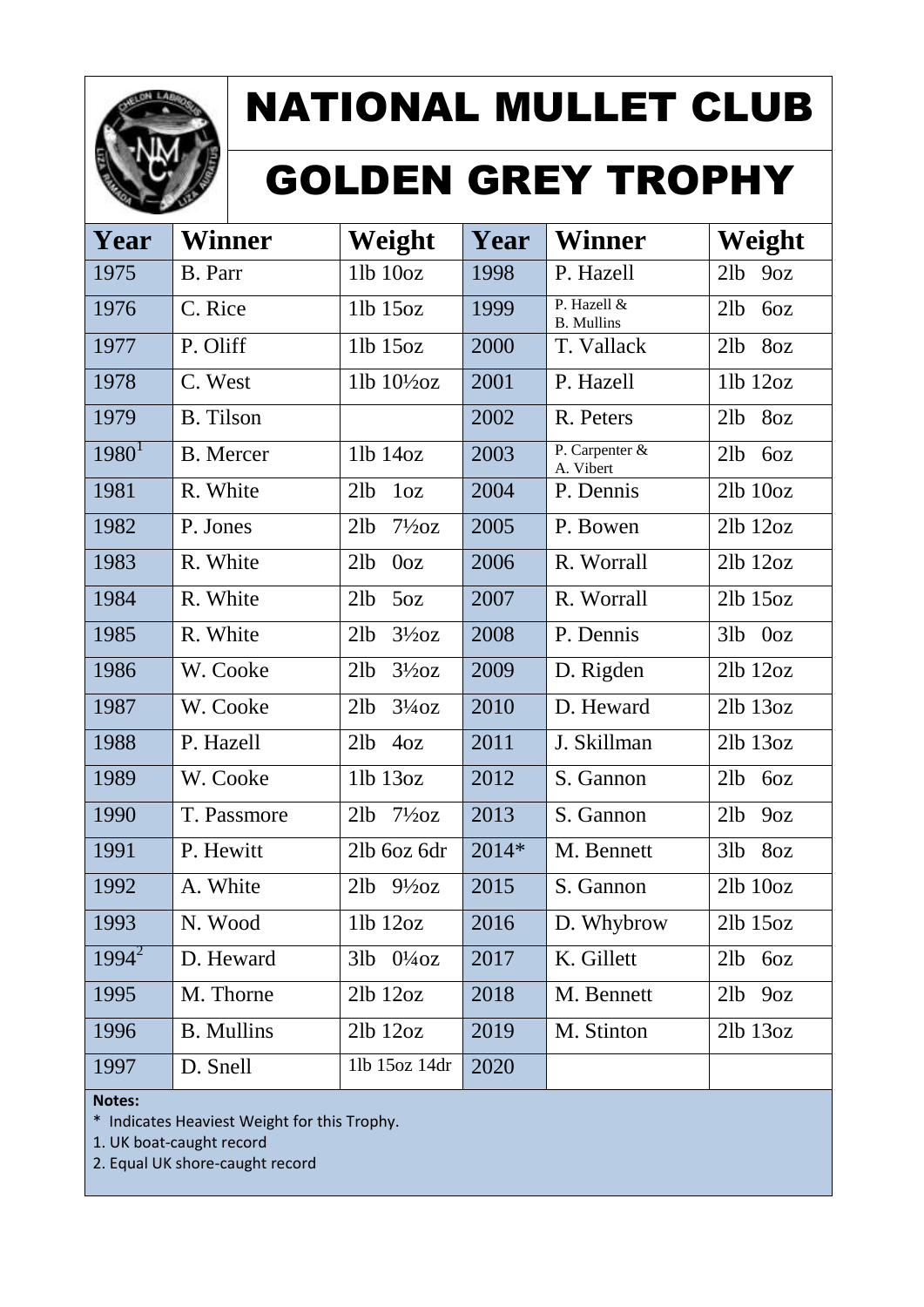

# ENGLISH TROPHY

| Year              | <b>Winner</b>             | Weight                                | Year | <b>Winner</b> | Weight |
|-------------------|---------------------------|---------------------------------------|------|---------------|--------|
| 1975              | E. Baker                  | $5lb$ $10oz$                          | 1998 |               |        |
| 1976              | J. Wall                   | $5lb$ $12oz$                          | 1999 |               |        |
| 1977              | J. Wall                   | 51b 14oz                              | 2000 |               |        |
| 1978              | G. Jenner                 | $5lb$ $10oz$                          | 2001 |               |        |
| 1979              | J. Belshire               |                                       | 2002 |               |        |
| 1980              | <b>B.</b> Mercer          | 11b 14oz<br>Golden Grey               | 2003 |               |        |
| 1981              | R. White                  | $\overline{21b}$ $1oz$<br>Golden Grey | 2004 |               |        |
| 1982              | P. Jones                  | $2lb$ $7\frac{1}{2}oz$<br>Golden Grey | 2005 |               |        |
| 1983              | A. Parr                   | $6lb$ 12 $oz$                         | 2006 |               |        |
| 1984              | R. White                  | $5lb$ $2oz$<br>Thin Lip               | 2007 |               |        |
| 1985              | R. White                  | $2lb$ $3\frac{1}{2}oz$<br>Golden Grey | 2008 |               |        |
| 1986              | A. Smith                  | 71b 12oz                              | 2009 |               |        |
| 1987              | C. Brady &<br>S. Gatesman | 5lb 0oz<br>Thin Lip                   | 2010 |               |        |
| 1988              | S. Gatesman               | 6lb 9oz                               | 2011 |               |        |
| 1989              | C. Brady                  | 6lb $14\frac{1}{2}$ oz                | 2012 |               |        |
| 1990              | D. Matthews               | 71 <sub>b</sub><br>6oz                | 2013 |               |        |
| 1991*             | S. Dunford                | 6oz<br>8lb                            | 2015 |               |        |
| 1992              | P. Cardozo                | 8lb<br>50z                            | 2014 |               |        |
| 1993 <sup>1</sup> |                           |                                       | 2016 |               |        |
| 1994              |                           |                                       | 2017 |               |        |
| 1995              |                           |                                       | 2018 |               |        |
| 1996              |                           |                                       | 2019 |               |        |
| 1997              |                           |                                       | 2020 |               |        |

**Notes:**

\* Indicates Heaviest Weight for this Trophy.

1. Discontinued when replaced by regional trophies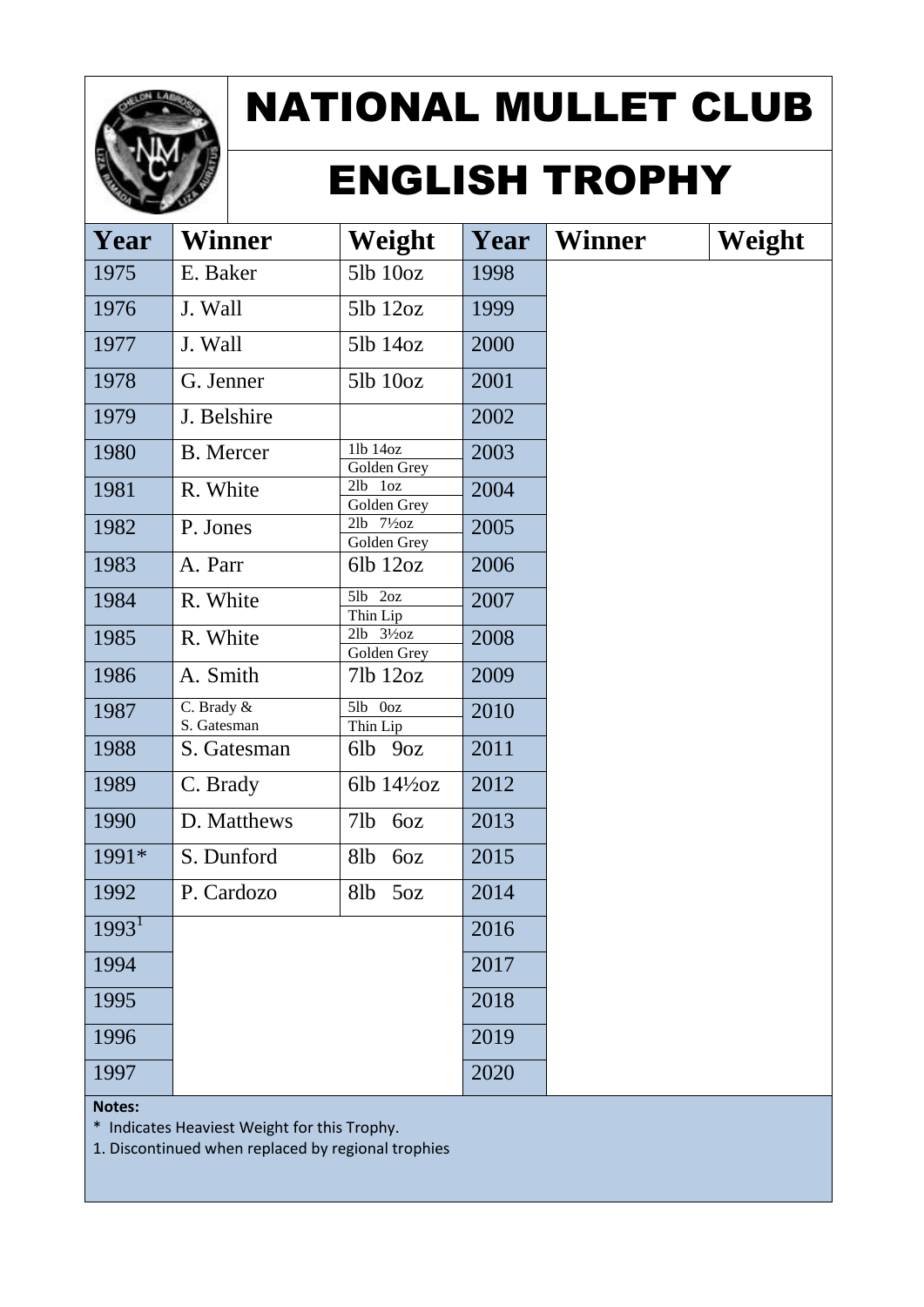

#### EAST COAST TROPHY

| Year | Winner       | Weight                 | Year  | <b>Winner</b>    | Weight                             |
|------|--------------|------------------------|-------|------------------|------------------------------------|
| 1975 |              |                        | 1998  | R. Ness          | 71b<br>6oz                         |
| 1976 |              |                        | 1999  | R. Ness          | 8oz<br>71b                         |
| 1977 |              |                        | 2000  | R. Ness          | 71b 11oz                           |
| 1978 |              |                        | 2001  | R. Ness          | 50z<br>8lb                         |
| 1979 |              |                        | 2002  | L. Roskilly      | 71b 12oz                           |
| 1980 |              |                        | 2003  | P. Whiting       | 5lb<br>0 <sub>oz</sub>             |
| 1981 |              |                        | 2004  | S. Walker        | 5lb<br>2oz                         |
| 1982 |              |                        | 2005  | R. Knight        | 7 <sub>oz</sub><br>91 <sub>b</sub> |
| 1983 |              |                        | 2006  | A. Boyd          | 6lb<br>7 <sub>oz</sub>             |
| 1984 |              |                        | 2007* | M. Baldwin       | $10$ lb $2oz$                      |
| 1985 |              |                        | 2008  | M. Elmy          | 6lb<br>50z<br>Thin Lip             |
| 1986 |              |                        | 2009  | M. Elmy          | 6lb 8oz<br>Thin Lip                |
| 1987 |              |                        | 2010  | A. Boyd          | 71b<br>4oz                         |
| 1988 |              |                        | 2011  | M. Kennedy       | 81b 14oz                           |
| 1989 |              |                        | 2012  | M. Elmy          | 4lb 10oz<br>Thin Lip               |
| 1990 |              |                        | 2013  | <b>B.</b> Calver | 8lb<br>1 <sub>oz</sub>             |
| 1991 |              |                        | 2014  | K. Gillett       | 71b<br>2oz                         |
| 1992 |              |                        | 2015  | K. Gillett       | 51b 10oz                           |
| 1993 | C. Hellewell | 6lb<br>60Z             | 2016  | A. Boyd          | $5lb$ $4oz$                        |
| 1994 | M. Carter    | 5lb<br>6oz             | 2017  | Nil Entry        |                                    |
| 1995 | S. Burke     | 6lb<br>1 <sub>oz</sub> | 2018  | <b>B.</b> Calver | $2lb$ 4oz<br>Thin Lip              |
| 1996 | K. Hewson    | 7lb<br>8 <sub>oz</sub> | 2019  | P. Whiting       | 41b 12oz                           |
| 1997 | S. Ingram    | 6lb<br>4oz             | 2020  |                  |                                    |

**Notes:**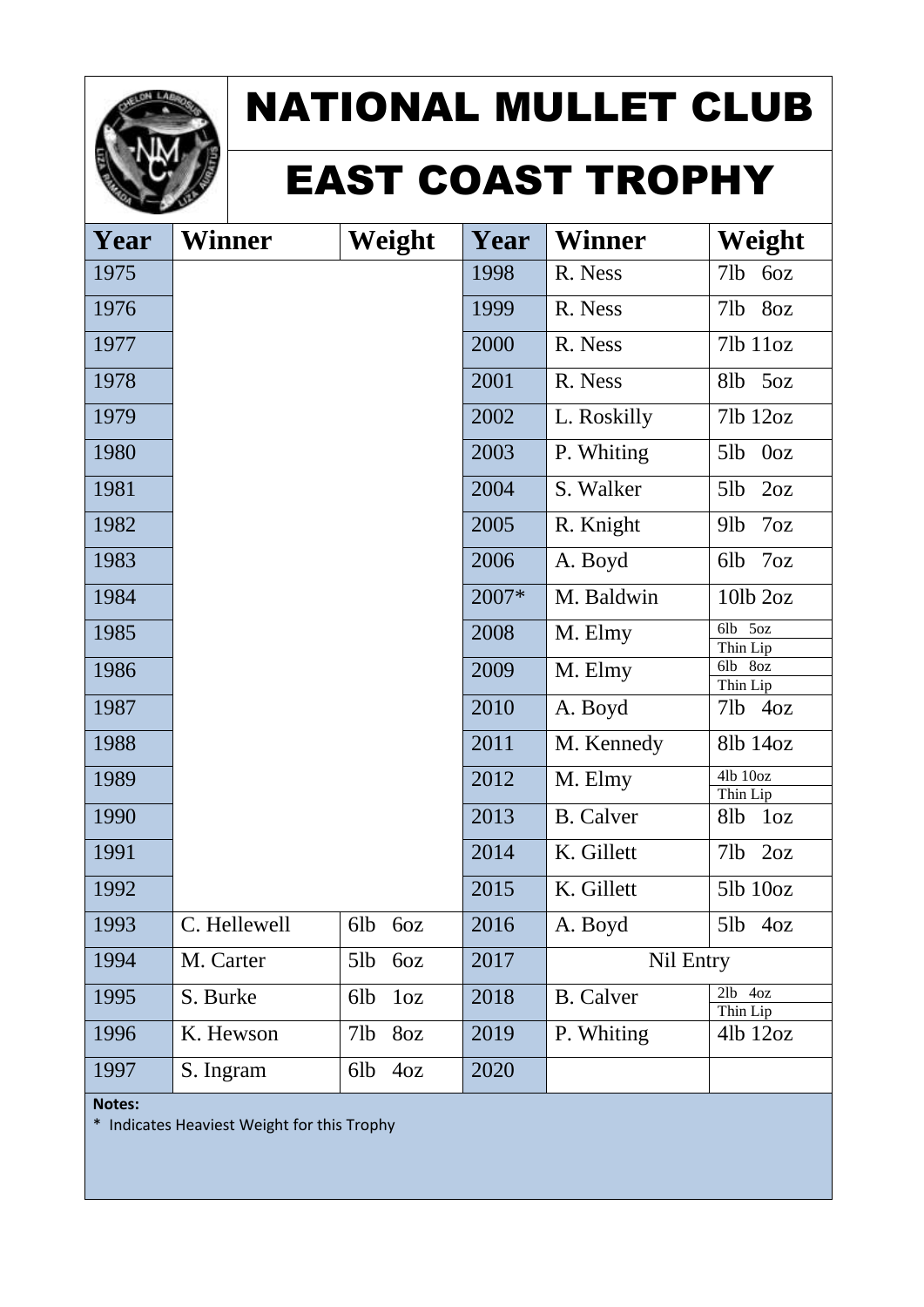

## SUSSEX SHIELD

| Year              | Winner            | Weight                             | Year       | <b>Winner</b>                     | Weight                 |
|-------------------|-------------------|------------------------------------|------------|-----------------------------------|------------------------|
| 1975              |                   |                                    | 1998       | G. Brooker                        | 6lb<br>1 <sub>oz</sub> |
| 1976              |                   |                                    | 1999       | G. Brooker                        | 8oz<br>6lb             |
| 1977              |                   |                                    | 2000       | G. Scriven                        | 5lb<br>7 <sub>oz</sub> |
| 1978              |                   |                                    | 2001       | G. Scriven                        | 3oz<br>6lb             |
| 1979              |                   |                                    | 2002       | S. Yorke-Johnson                  | 71b 12oz               |
| 1980              |                   |                                    | 2003       | G. Kimmins                        | 6lb<br>8oz             |
| 1981              |                   |                                    | 2004       | $S.$ Smith $\&$<br>A. Smalldridge | 51b 12oz               |
| 1982              |                   |                                    | 2005       | G. Scriven                        | 6lb<br>8oz             |
| 1983              |                   |                                    | 2006       | A. Smalldridge                    | 71 <sub>b</sub><br>3oz |
| 1984              |                   |                                    | 2007       | S. Yorke-Johnson                  | $6lb$ $12oz$           |
| 1985              |                   |                                    | 2008       | R. Charman                        | 6lb 13oz               |
| 1986              |                   |                                    | 2009       | A. Smalldridge                    | 71b<br>90z             |
| 1987              |                   |                                    | 2010       | G. Scriven                        | 71b<br>50z             |
| 1988              |                   |                                    | $2011*$    | S. Smith                          | 8lb<br>3oz             |
| 1989              |                   |                                    | $2012^5$   | J. Elton                          | 8oz<br>5lb             |
| 1990              |                   |                                    | $2013^{6}$ | C. Wilkins                        | 6lb 14oz               |
| 1991 <sup>1</sup> | P. Funnell        | 41 <sub>b</sub><br>1 <sub>oz</sub> | 2014       | C. Wilkins                        | 5lb<br>3oz<br>Thin Lip |
| 1992              | S. Knight         | 6lb<br>40z                         | 2015       | <b>B.</b> Mullins                 | 51b 11oz               |
| $1993^2$          | N. Wood           | $5lb$ $2oz$                        | 2016       | G. Brooker                        | 7lb<br>7oz             |
| $1994^3$          | A. Smith          | 5lb 71/20Z<br>Thin Lip             | 2017       | M. Bennett                        | 6lb<br>40z             |
| 1995              | B. Floresca       | $5lb$ $11oz$                       | 2018       | A. Kings                          | 51b 14oz               |
| $1996^4$          | <b>B.</b> Mullins | 2lb 12oz<br>Golden Grey            | 2019       | R. Kelly &<br>V. Granata          | 41b 12oz               |
| 1997              | <b>B.</b> Mullins | 71b<br>0 <sub>oz</sub>             | 2020       |                                   |                        |

#### **Notes:**

\* Indicates Heaviest Weight for this Trophy.

1. Sussex Shield presented two years before other regional trophies, for best thick lip in the county.

2. Regional Trophies introduced for best specimen of the three species.

3. The "old" Sussex Shield was awarded to N. Wood for a 6lb 3oz thick lip.

4. The "old" Sussex Shield was awarded to N. Wood for a 5lb 3oz thick lip.

5. New trophy, The Gerald Green Memorial Shield, awarded.

6. Gary Scriven Memorial Tankard also awarded.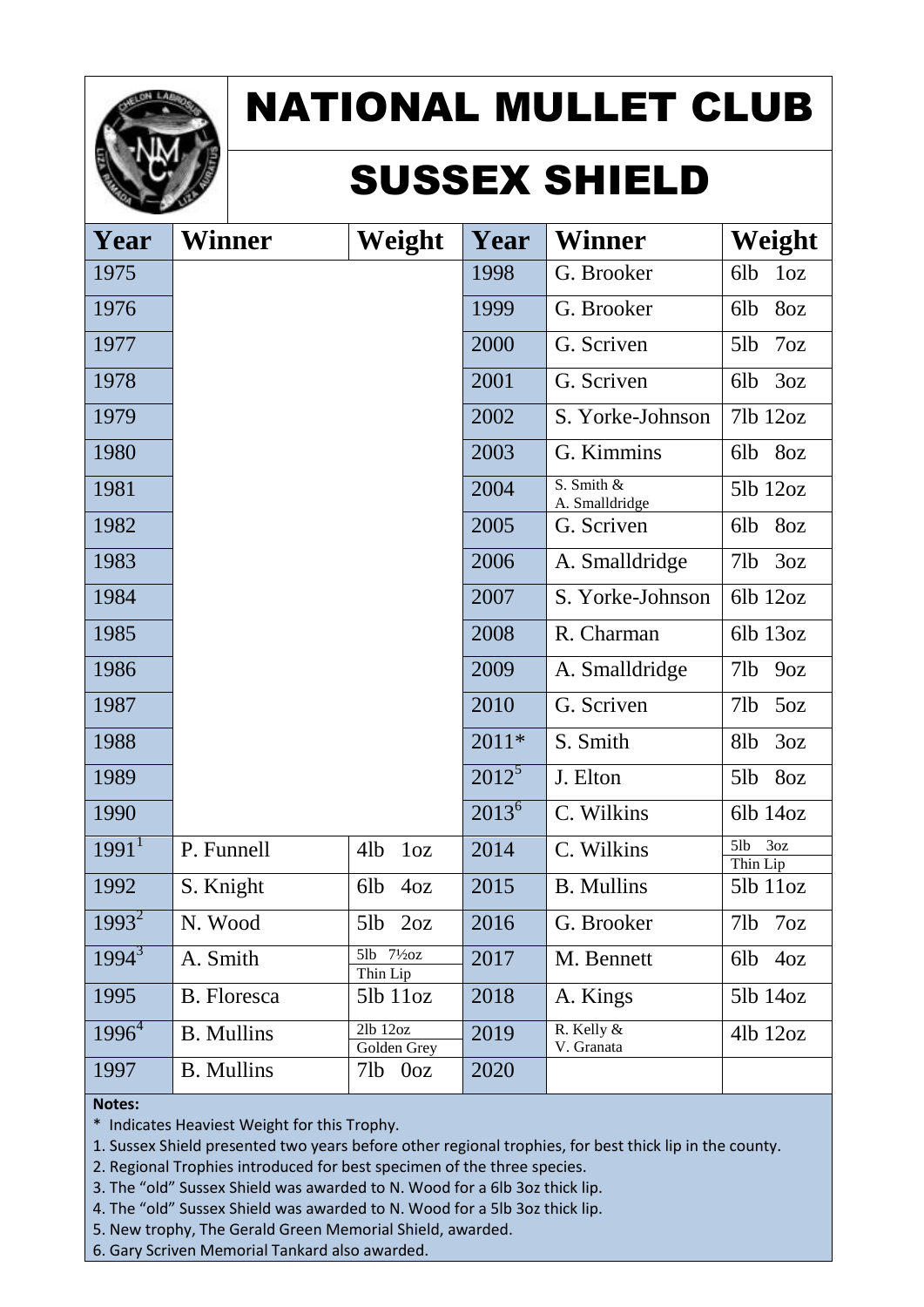

#### HAMPSHIRE & IOW TROPHY

| Year | <b>Winner</b>            | Weight                 | Year    | <b>Winner</b>          | Weight                              |
|------|--------------------------|------------------------|---------|------------------------|-------------------------------------|
| 1975 |                          |                        | 1998    | P. Hazell              | 6lb<br>8oz                          |
| 1976 |                          |                        | 1999    | D. Rigden              | 2oz<br>6lb                          |
| 1977 |                          |                        | 2000    | P. Hazell &<br>P. Frid | 71b<br>40z                          |
| 1978 |                          |                        | 2001    | P. Hazell              | 3oz<br>6lb                          |
| 1979 |                          |                        | 2002    | G. Chadwick            | 2oz<br>71b                          |
| 1980 |                          |                        | 2003    | P. Hazell              | 6lb 14oz                            |
| 1981 |                          |                        | 2004    | P. Hazell              | 6lb 15oz                            |
| 1982 |                          |                        | 2005    | P. Hazell              | 6lb 12oz                            |
| 1983 |                          |                        | 2006    | C. Brady               | 6lb 10oz                            |
| 1984 |                          |                        | 2007    | P. Hazell              | 71b<br>$1<\alpha$                   |
| 1985 |                          |                        | 2008    | R. Charman             | 50z<br>8lb                          |
| 1986 |                          |                        | 2009    | J. Phillips            | 3oz<br>71b                          |
| 1987 |                          |                        | 2010    | N. Murphy              | 71b 15oz                            |
| 1988 |                          |                        | $2011*$ | N. Murphy              | 91 <sub>b</sub><br>0 <sub>oz</sub>  |
| 1989 |                          |                        | 2012    | N. Murphy              | 8 <sub>1</sub> b<br>1 <sub>oz</sub> |
| 1990 |                          |                        | 2013    | P. Howe                | 6lb 11oz                            |
| 1991 |                          |                        | 2014    | N. Murphy              | 81b<br>40z                          |
| 1992 |                          |                        | 2015    | N. Murphy              | 71 <sub>b</sub><br>50Z              |
| 1993 | M. Thorne                | 51b 10oz               | 2016    | J. Phillips            | 71b 12oz                            |
| 1994 | W. Cooke                 | 6lb 8oz                | 2017    | M. Bennett             | 2oz<br>6lb                          |
| 1995 | M. Thorne                | $6lb$ $10oz$           | 2018    | M. Bennett             | 6lb<br>1 <sub>oz</sub>              |
| 1996 | B. Mullins &<br>W. Cooke | 6lb<br>6oz             | 2019    | P. Howe                | 71 <sub>b</sub><br>0 <sub>oz</sub>  |
| 1997 | P. McIlveen              | 0 <sub>oz</sub><br>6lb | 2020    |                        |                                     |

**Notes:**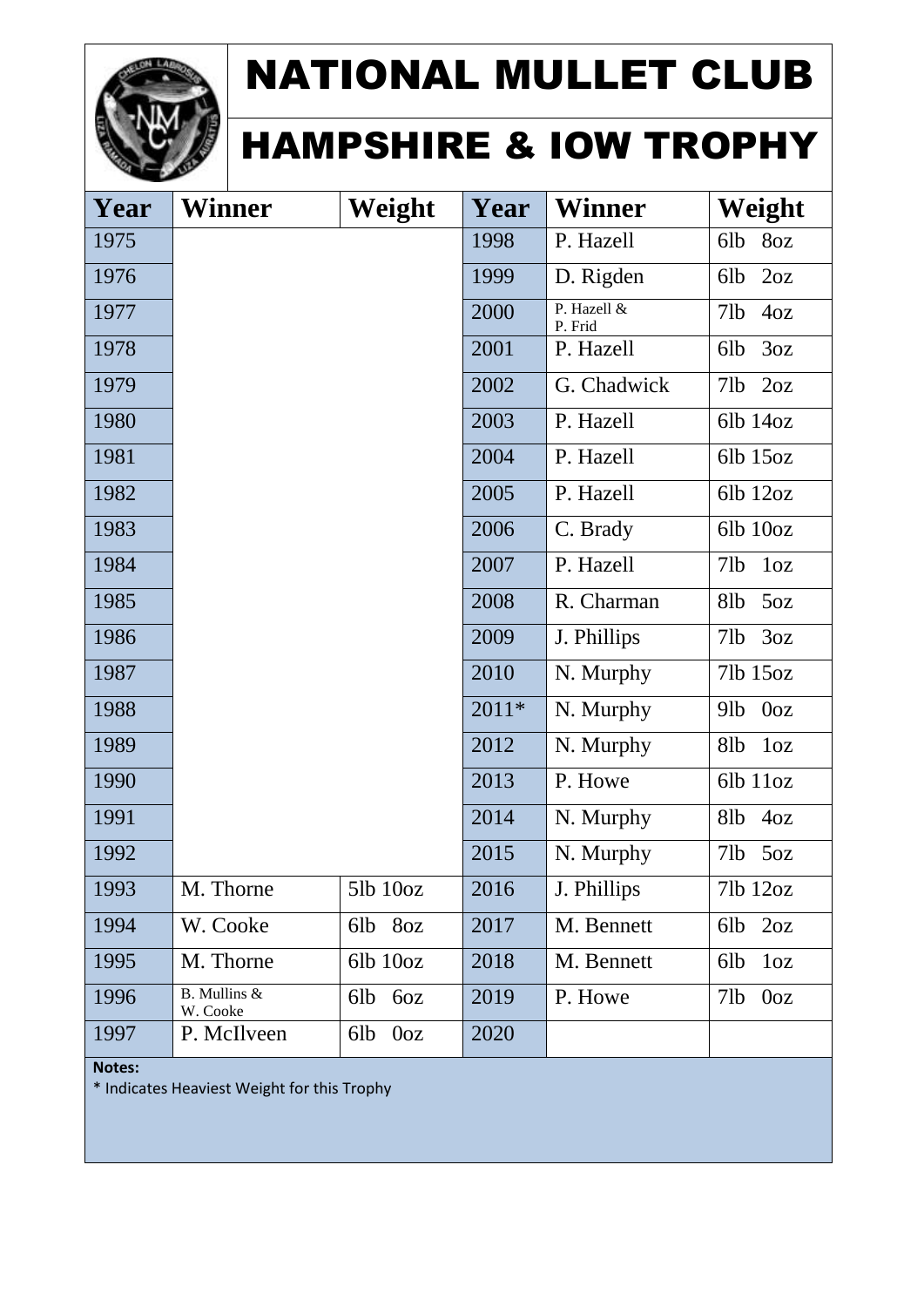

# CHRISTCHURCH TROPHY

| Year | <b>Winner</b>              | Weight                 | Year  | <b>Winner</b> | Weight                              |
|------|----------------------------|------------------------|-------|---------------|-------------------------------------|
| 1975 |                            |                        | 1998  | G. Taylor     | 6lb<br>40z                          |
| 1976 |                            |                        | 1999  | D. Heward     | 8 <sub>1</sub> b<br>0 <sub>oz</sub> |
| 1977 |                            |                        | 2000  | G. Taylor     | 71b 14oz                            |
| 1978 |                            |                        | 2001  | G. Sinden     | 71b<br>60Z                          |
| 1979 |                            |                        | 2002  | G. Taylor     | 81b 10oz                            |
| 1980 |                            |                        | 2003  | S. Gannon     | 6lb 10oz                            |
| 1981 |                            |                        | 2004* | S. Gannon     | 3oz<br>91 <sub>b</sub>              |
| 1982 |                            |                        | 2005  | D. Matthews   | 8 <sub>1</sub> b<br>0 <sub>oz</sub> |
| 1983 |                            |                        | 2006  | D. Matthews   | 8 <sub>1</sub> b<br>90Z             |
| 1984 |                            |                        | 2007  | D. Rigden     | 81b 14oz                            |
| 1985 |                            |                        | 2008  | D. Rigden     | 8 <sub>1</sub> b<br>3oz             |
| 1986 |                            |                        | 2009* | D. Rigden     | 3oz<br>91 <sub>b</sub>              |
| 1987 |                            |                        | 2010  | J. Elton      | 8oz<br>8 <sub>1</sub> b             |
| 1988 |                            |                        | 2011  | N. Murphy     | 71b 12oz                            |
| 1989 |                            |                        | 2012  | D. Rigden     | 6lb 14oz                            |
| 1990 |                            |                        | 2013  | D. Matthews   | 71 <sub>b</sub><br>8oz              |
| 1991 |                            |                        | 2014  | N. Murphy     | 8lb<br>1 <sub>oz</sub>              |
| 1992 |                            |                        | 2015  | D. Matthews   | 71b 11oz                            |
| 1993 | G. Turner                  | 81 <sub>b</sub><br>5oz | 2016  | S. Gannon     | 6lb 2oz<br>Thin Lip                 |
| 1994 | D. Heward                  | 71b<br>50Z             | 2017  | P. Howe       | 8lb<br>2oz                          |
| 1995 | D. Matthews &<br>D. Heward | 6lb<br>50Z             | 2018  | M. Tierney    | 51b 10oz                            |
| 1996 | S. Read                    | 81b 12oz               | 2019  | S. Tierney    | $6lb$ $10oz$                        |
| 1997 | M. Buckley                 | $7lb$ $2oz$            | 2020  |               |                                     |

**Notes:**

\* Indicates Heaviest Weight for this Trophy (jointly held)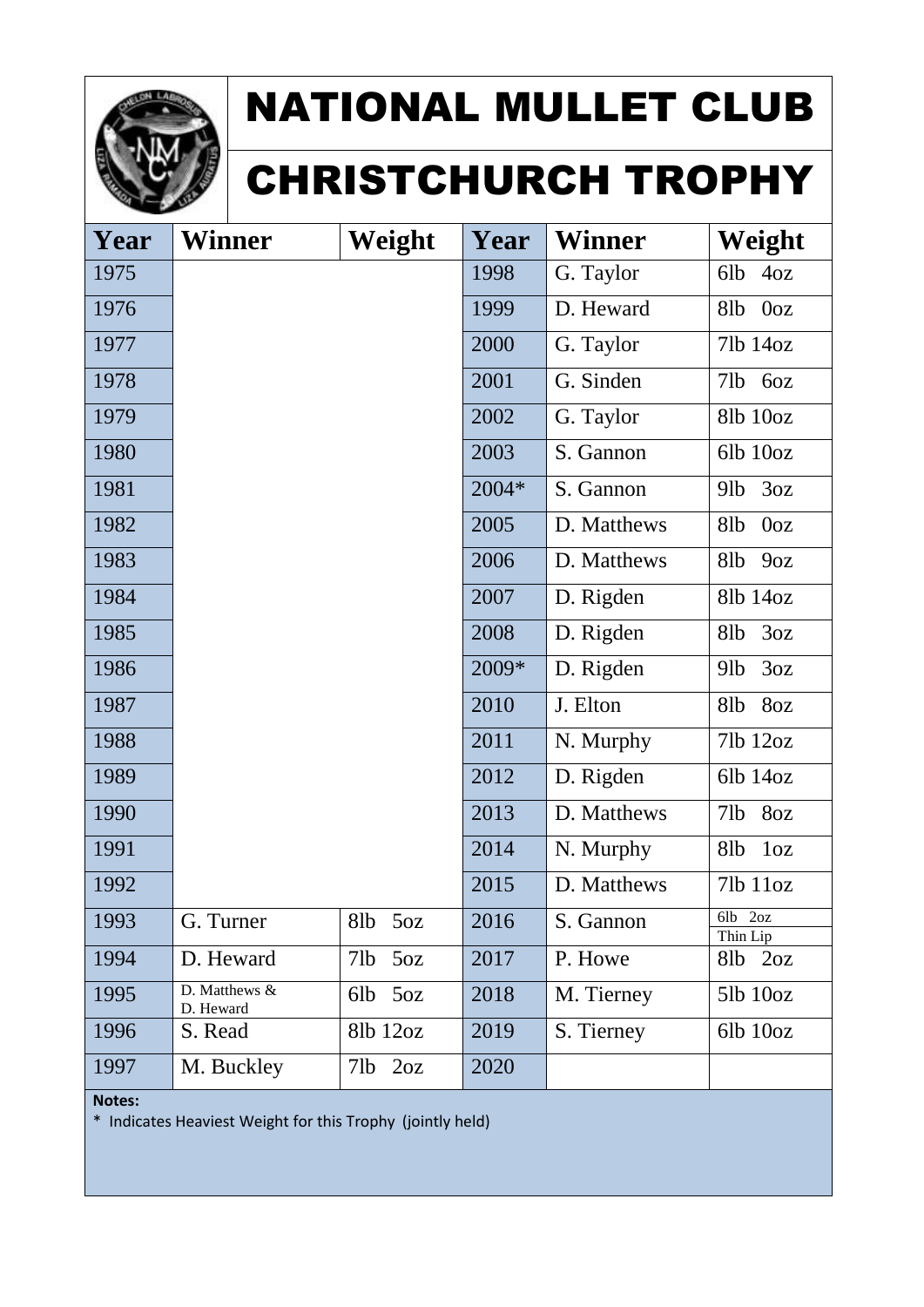

## DORSET TROPHY

| Year | <b>Winner</b>              | Weight                 | Year  | <b>Winner</b> | Weight                     |
|------|----------------------------|------------------------|-------|---------------|----------------------------|
| 1975 |                            |                        | 1998  | D. Taylor     | 5lb 0oz                    |
| 1976 |                            |                        | 1999  | D. Heward     | 6lb 14oz                   |
| 1977 |                            |                        | 2000  | P. Stuckey    | 50z<br>41 <sub>b</sub>     |
| 1978 |                            |                        | 2001  | P. Frid       | 41b 15oz                   |
| 1979 |                            |                        | 2002  | P. Stuckey    | 31b 13oz                   |
| 1980 |                            |                        | 2003  | S. Gannon     | 5lb<br>40z                 |
| 1981 |                            |                        | 2004  | C. Barnard    | 2oz<br>4lb                 |
| 1982 |                            |                        | 2005  | P. Stuckey    | 5lb<br>40z                 |
| 1983 |                            |                        | 2006  | S. Gannon     | 5lb 7oz<br>Thin Lip        |
| 1984 |                            |                        | 2007  | S. Gannon     | 5lb 13oz<br>Thin Lip       |
| 1985 |                            |                        | 2008  | L. Edwards    | 1 <sub>oz</sub><br>$9$ lb  |
| 1986 |                            |                        | 2009  | K. Stuckey    | 10lb 1oz                   |
| 1987 |                            |                        | 2010* | K. Stuckey    | 11lb 60z                   |
| 1988 |                            |                        | 2011  | N. Murphy     | 8lb<br>6oz                 |
| 1989 |                            |                        | 2012  | I. Pyne       | 81b 10oz                   |
| 1990 |                            |                        | 2013  | P. Stuckey    | 71b 12oz                   |
| 1991 |                            |                        | 2014  | K. Stuckey    | 2oz<br>91 <sub>b</sub>     |
| 1992 |                            |                        | 2015  | P. Howe       | 7oz<br>5lb                 |
| 1993 | A. Stones                  | 5lb 93/40Z<br>Thin Lip | 2016  | P. Howe       | 5lb<br>4oz                 |
| 1994 | J. Phillips                | 71b<br>0 <sub>oz</sub> | 2017  | K. Gillett    | 41 <sub>b</sub><br>3oz     |
| 1995 | P. Stuckey &<br>J. Hodgson | 5lb<br>0 <sub>oz</sub> | 2018  | I. Draper     | 3oz<br>6lb                 |
| 1996 | D. Allingham               | 6lb<br>6oz             | 2019  | I. Draper     | $2lb$ $7oz$<br>Golden Grey |
| 1997 | P. Stuckey                 | 5lb<br>2oz             | 2020  |               |                            |

**Notes:**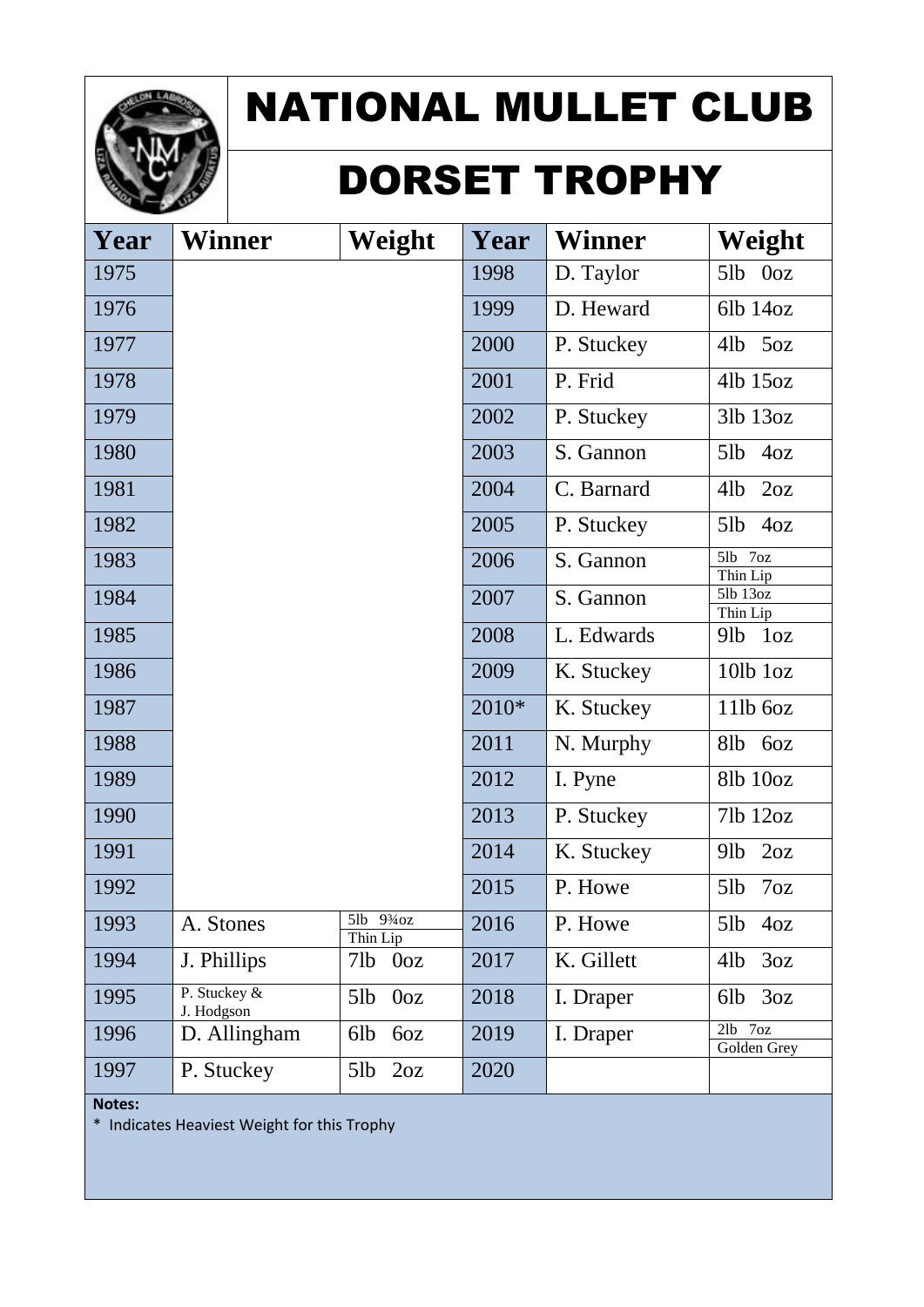

# WEST COUNTRY TROPHY

| Year | <b>Winner</b> | Weight        | Year              | <b>Winner</b>                  | Weight                              |
|------|---------------|---------------|-------------------|--------------------------------|-------------------------------------|
| 1975 |               |               | 1998 <sup>1</sup> | G. Chadwick                    | 5lb<br>4oz                          |
| 1976 |               |               | 1999              | D. Matthews                    | 3oz<br>6lb                          |
| 1977 |               |               | 2000              | L. Rice                        | 51b 12oz                            |
| 1978 |               |               | 2001              | P. Stuckey                     | 6lb<br>0 <sub>oz</sub>              |
| 1979 |               |               | 2002*             | R. Instance                    | 71b<br>4oz                          |
| 1980 |               |               | 2003              | <b>B.</b> Brockington          | 3oz<br>6lb                          |
| 1981 |               |               | 2004              | M. Buckley &<br>P. Dennis      | 2oz<br>6lb                          |
| 1982 |               |               | 2005              | P. Dennis                      | 40z<br>6lb                          |
| 1983 |               |               | 2006              | P. Dennis                      | 6lb 13oz                            |
| 1984 |               |               | 2007              | R. Worrall                     | $5lb$ $1oz$<br>Thin Lip             |
| 1985 |               |               | 2008              | P. Dennis &<br>A. Gove         | 7 <sub>oz</sub><br>6lb              |
| 1986 |               |               | 2009              | M. Bailey                      | 5lb<br>50z                          |
| 1987 |               |               | 2010              | P. Bluett                      | 6lb 12oz                            |
| 1988 |               |               | 2011              | P.Turner                       | $5lb$ $2oz$<br>Thin Lip             |
| 1989 |               |               | 2012              | K. Stuckey                     | 5lb<br>2oz                          |
| 1990 |               |               | 2013              | P. Stuckey                     | 6lb<br>90Z                          |
| 1991 |               |               | 2014              | S. Gannon                      | 10 <sub>oz</sub><br>5lb<br>Thin Lip |
| 1992 |               |               | 2015              | A. Burt &<br><b>B.</b> Elliott | 71 <sub>b</sub><br>1 <sub>oz</sub>  |
| 1993 | A. Nankivell  | $5lb$ $4oz$   | 2016              | <b>B.</b> Elliott              | $5lb$ $10oz$                        |
| 1994 | A. Nankivell  | 5lb<br>8oz    | 2017              | G. Elliott                     | 71b<br>1 <sub>oz</sub>              |
| 1995 | C. Mills      | $5lb$ $12oz$  | 2018              | <b>B.</b> Elliott              | 6lb<br>4oz                          |
| 1996 | C. Reed       | 5lb<br>9oz    | 2019              | <b>B.</b> Elliott              | $6lb$ 15 $oz$                       |
| 1997 | C. Reed       | $6lb$ 13 $oz$ | 2020              |                                |                                     |

#### **Notes:**

\* Indicates Heaviest Weight for this Trophy.

1. Grahame Chadwick recorded two thick lips of 5lb 4oz.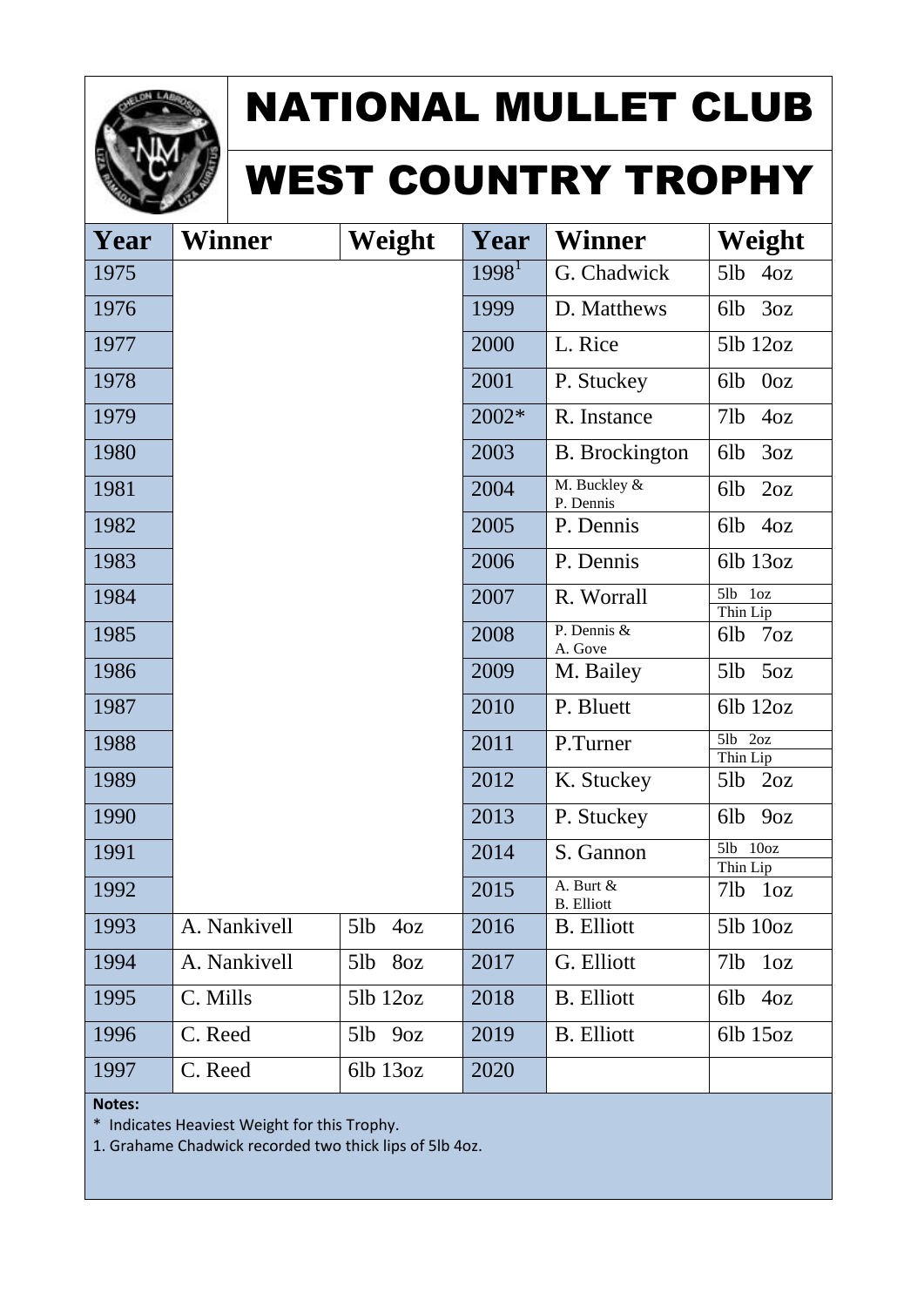

### WELSH TROPHY

| Year     | <b>Winner</b> | Weight                             | Year  | <b>Winner</b>               | Weight                              |
|----------|---------------|------------------------------------|-------|-----------------------------|-------------------------------------|
| 1975     | Anon          | 31b 15oz                           | 1998  | C. Barnard                  | $2lb$ $11oz$                        |
| 1976     | L. O'Donovan  | $3lb$ $12oz$                       | 1999  | R. Ness                     | 2oz<br>8 <sub>1</sub> b             |
| 1977     | C. Wells      | 6lb<br>7 <sub>oz</sub>             | 2000  | B. Mullins &<br>D. Matthews | 8oz<br>71 <sub>b</sub>              |
| 1978     | M. Campbell   | 3lb<br>90Z                         | 2001  | R. Ness                     | 6lb 12oz                            |
| 1979     | S. Bessent    |                                    | 2002  | D. Matthews                 | 8 <sub>1</sub> b<br>0 <sub>oz</sub> |
| 1980     | R. Dell       | 5lb<br>4oz                         | 2003* | G. Joesbury                 | 81 <sub>b</sub><br>90Z              |
| 1981     | R. Dell       | 4lb $12\frac{1}{2}$ oz             | 2004  | P. Dennis                   | 8 <sub>1</sub> b<br>1 <sub>oz</sub> |
| 1982     | N. Selby      | $4lb$ 5oz                          | 2005  | D. Matthews                 | 71b 13oz                            |
| 1983     | A. Nash       | 1lb 9oz<br>Golden Grey             | 2006  | D. Matthews                 | $6lb$ 13 $oz$                       |
| 1984     | A. Nash       | $4lb$ $3oz$                        | 2007  | D. Matthews                 | 71 <sub>b</sub><br>6oz              |
| 1985     | A. Nash       | 11b 151/20Z<br>Golden Grey         | 2008  | D. Rigden                   | 71b 13oz                            |
| $1986^1$ | J. Orford     | 3lb 12oz<br>Thin Lip               | 2009  | D. Matthews                 | 71 <sub>b</sub><br>2oz              |
| 1987     | J. Orford     | $3lb$ $9oz$<br>Thin Lip            | 2010  | D. Matthews                 | 7 <sub>oz</sub><br>6lb              |
| 1988     | G. Person     | 8oz<br>4lb                         | 2011  | C. Nedin &<br>C. Thomas     | 6lb<br>1 <sub>oz</sub>              |
| 1989     | G. Person     | 41 <sub>b</sub><br>0 <sub>oz</sub> | 2012  | S. Smith                    | 2oz<br>6lb                          |
| 1990     | G. Person     | 6lb $15\frac{3}{4}$ oz             | 2013  | D. Matthews                 | 51b 15oz                            |
| 1991     | J. Hamilton   | 6lb 12oz                           | 2014  | D. Matthews                 | 6lb 14oz                            |
| 1992     | J. Hamilton   | 5lb<br>50Z                         | 2015  | D. Matthews                 | 2oz<br>6lb                          |
| 1993     | J. Hamilton   | 5lb 11 <sup>3</sup> /40Z           | 2016  | D. Matthews                 | 6lb<br>2oz                          |
| 1994     | J. Hamilton   | 5lb<br>$4\frac{1}{4}$ OZ           | 2017  | D. Matthews                 | $5lb$ $7oz$                         |
| 1995     | J. Hamilton   | 51b<br>$2\frac{1}{2}$ oz           | 2018  | D. Matthews                 | $6lb$ $11oz$                        |
| 1996     | P. Stuckey    | $5lb$ $12oz$                       | 2019  | S. Watkins                  | 4lb 11oz<br>Thin Lip                |
| 1997     | C. Barnard    | $5lb$ $3oz$                        | 2020  |                             |                                     |

**Notes:**

\* Indicates Heaviest Weight for this Trophy

1. Adrian Nash stood down from this competition after winning three times but caught a 6:07 thick lip.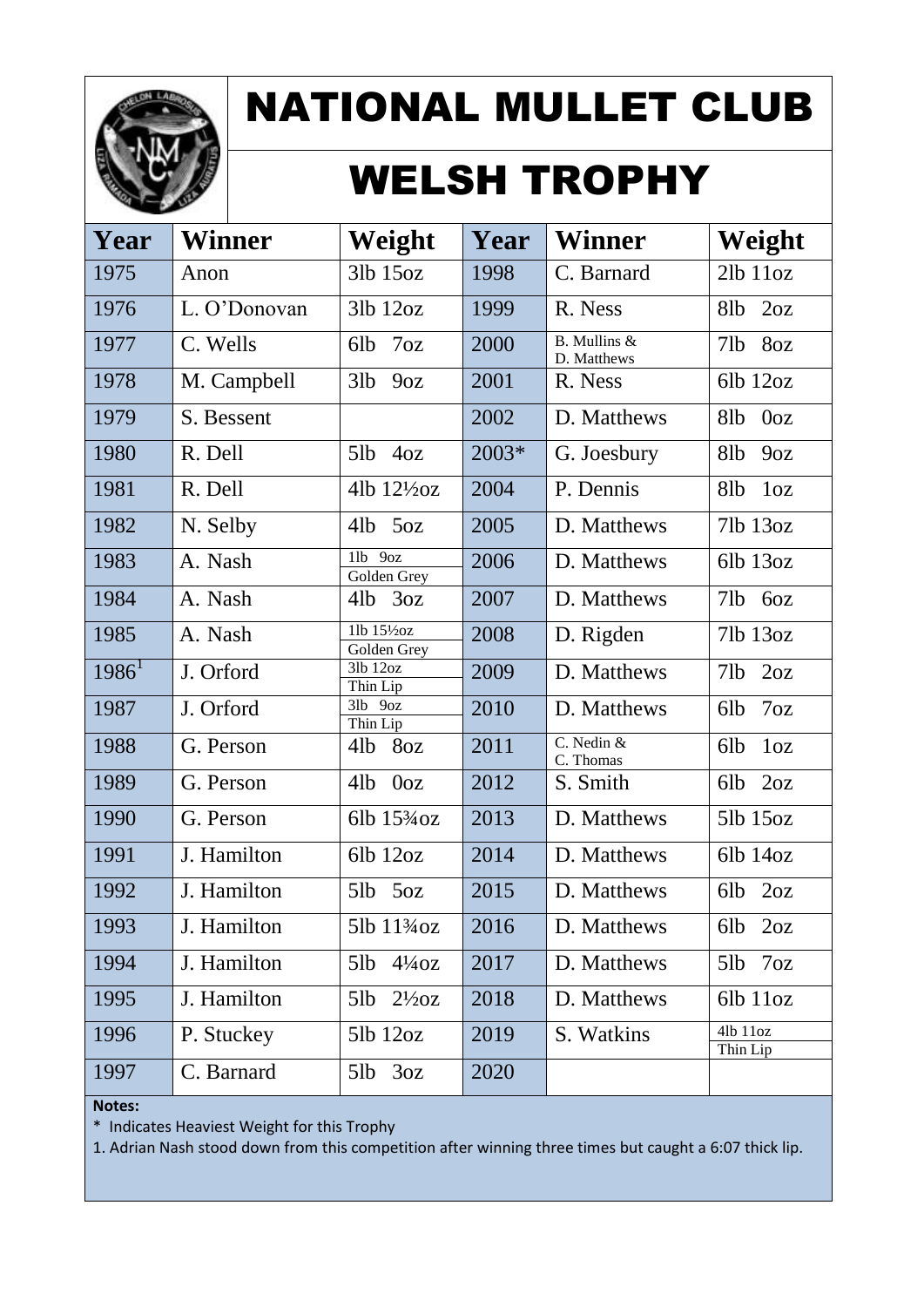

#### SCOTTISH TROPHY/COOKE SHIELD

| Year              | <b>Winner</b> | Weight                   | Year  | <b>Winner</b>              | Weight                 |
|-------------------|---------------|--------------------------|-------|----------------------------|------------------------|
| 1975              | F. McCann     | 5lb<br>40z               | 1998  | S. Walker                  | 41b 14oz               |
| 1976              | D. Smith      | $9\frac{1}{2}$ oz<br>5lb | 1999  | S. Walker                  | 5oz<br>5lb             |
| $1977^2$          | D. Smith      | 6lb<br>6oz               | 2000  | S. Walker                  | 4oz<br>71b             |
| 1978              | D. Smith      | 5lb<br>7 <sub>oz</sub>   | 2001  | S. Walker                  | 51b 15oz               |
| 1979              | Nil Entry     |                          | 2002  | S. Walker                  | 6lb<br>1 <sub>oz</sub> |
| 1980              | D. Smith      | 5lb<br>6oz               | 2003  | J. Alvey                   | 8oz<br>6lb             |
| 1981              | K. Ross       | 5lb<br>2oz               | 2004  | J. Alvey                   | 3oz<br>5lb             |
| 1982              | D. Smith      | 3oz<br>5lb               | 2005* | J. Alvey                   | 8oz<br>8lb             |
| 1983              | D. Smith      | 5lb<br>60Z               | 2006  | B. Jones &<br>D. Robertson | 51b 10oz               |
| $1984^2$          | D. Smith      | $7\frac{1}{2}$ oz<br>6lb | 2007  | B. Jones                   | $5lb$ $7oz$            |
| 1985              | S. Halliday   | $4lb$ $10oz$             | 2008  | J. Alvey                   | 51b 12oz               |
| 1986              | D. Smith      | $5lb$ $10oz$             | 2009  | F. Sykes                   | 0 <sub>oz</sub><br>6lb |
| 1987              | D. Smith      | $5lb$ $1\frac{1}{2}oz$   | 2010  | A. Russell                 | 6lb<br>8oz             |
| 1988              | D. Smith      | 51b 12oz                 | 2011  | P. Hutchison               | 5lb<br>8oz             |
| 1989              | D. Smith      | 5lb<br>5oz               | 2012  | P. Hutchison               | 41b 14oz               |
| $1990^2$          | D. Smith      | 6lb<br>90Z               | 2013  | I. Taylor                  | 6lb 14oz               |
| 1991              | D. Smith      | 51b 13oz                 | 2014  | I. Taylor                  | 7 <sub>oz</sub><br>7lb |
| 1992              | D. Smith      | $5lb$ $4oz$              | 2015  | F. Sykes                   | 5lb<br>0 <sub>oz</sub> |
| 1993 <sup>1</sup> | M. Henderson  | 5lb 11oz                 | 2016  | I. Taylor                  | 5lb 4oz                |
| 1994              | M. Henderson  | 1 <sub>oz</sub><br>6lb   | 2017  | I. Taylor                  | 41b 13oz               |
| $1995^2$          | D. Smith      | 71b 2oz 7dr              | 2018  | F. Sykes                   | 41b 14oz               |
| $1996^2$          | D. Smith      | 71b 10oz                 | 2019  | I. Taylor                  | $5lb$ $0oz$            |
| $1997^2$          | D. Smith      | 81b<br>2oz               | 2020  |                            |                        |

**Notes:**

\* Indicates Heaviest Weight for this Trophy.

1. Scottish Trophy replaced by Cooke Shield for Scotland, N.W. England, Isle of Man & Northern Ireland.

2. David Smith has six times exceeded the Scottish Record thick lip mullet (not all claimed.)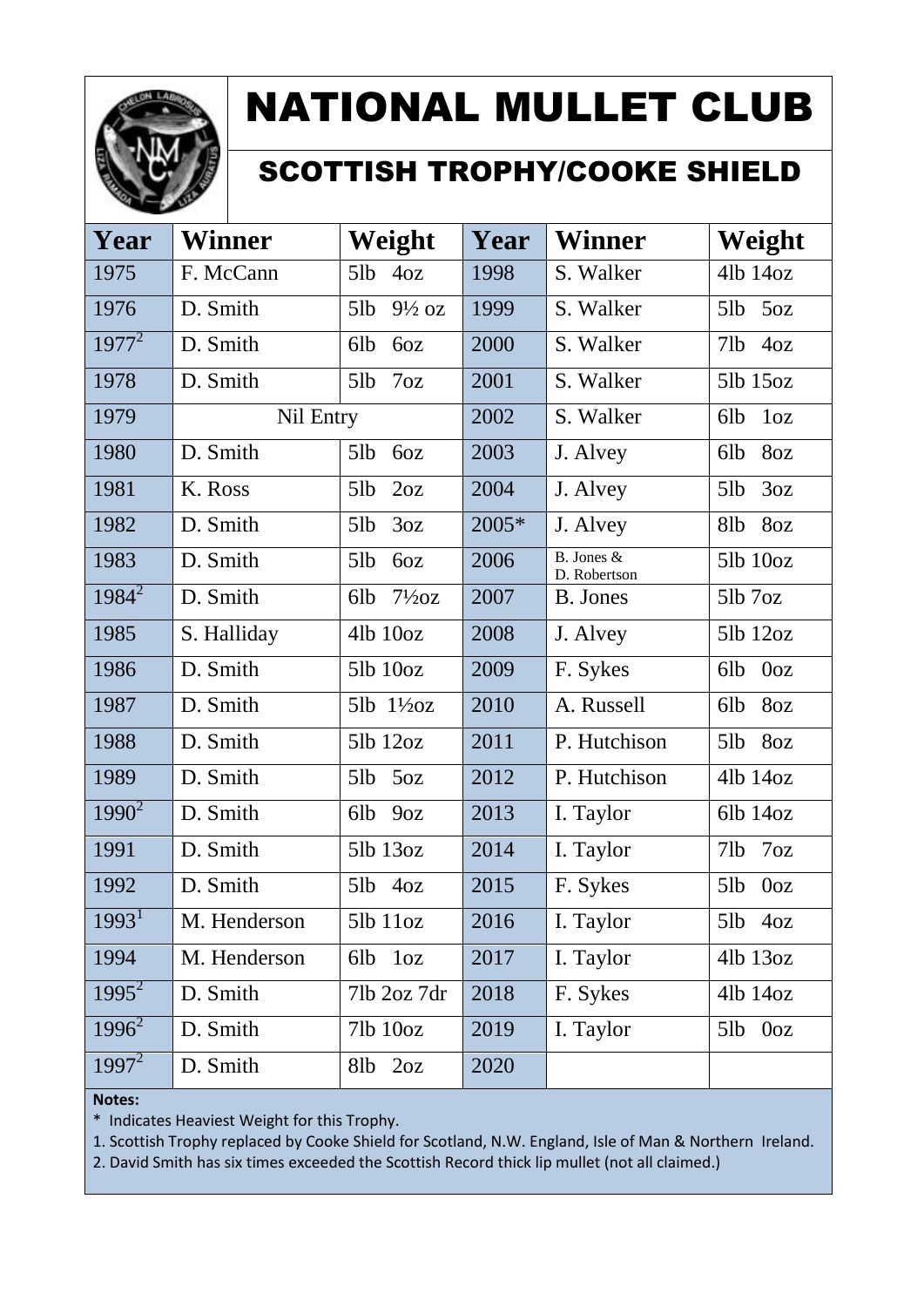

# OVERSEAS TROPHY

| Year      | <b>Winner</b>     | Weight                                   | Year | <b>Winner</b>     | Weight              |
|-----------|-------------------|------------------------------------------|------|-------------------|---------------------|
| 1975      |                   |                                          | 1998 | D. Matthews       | 6lb<br>8oz          |
|           |                   |                                          |      |                   | Alderney            |
| 1976      |                   |                                          | 1999 | D. Spear          | 7lb 14oz            |
|           |                   |                                          |      |                   | Alderney            |
| 1977      |                   |                                          | 2000 | D. Spear          | 7lb 12oz            |
|           |                   |                                          |      |                   | Alderney<br>5lb 8oz |
| 1978      |                   |                                          | 2001 | D. Matthews       | Alderney            |
|           |                   |                                          |      |                   | 6lb 4oz             |
| 1979      |                   |                                          | 2002 | A. Vibert         | Alderney            |
| 1980      |                   | $5lb$ $5oz$                              | 2003 |                   | 5lb 12oz            |
|           | M. Weysom         | Guernsey                                 |      | J. Murray         | Ireland             |
| 1981      | A. Russell        | 41b 15oz                                 | 2004 | C. Barnard        | 8lb<br>2oz          |
|           |                   | Isle of Man                              |      |                   | Alderney            |
| $1982^1$  | S. Lockyer        | $2lb$ $2oz$                              | 2005 | T. Vallack        | 5lb 6oz             |
|           |                   | Jersey; Goldie                           |      |                   | Ireland             |
| 1983      | B. Cauvain        | 7lb 6oz 6dr                              | 2006 | R. Worrall        | 8lb 4oz             |
|           |                   | Alderney                                 |      |                   | Alderney            |
| 1984      | <b>B.</b> Cauvain | $\overline{7}$ lb Ooz 6dr                | 2007 | R. Worrall        | 8lb Ooz             |
|           |                   | Alderney                                 |      |                   | Alderney            |
| 1985      | <b>B.</b> Cauvain | 7lb Ooz 4dr                              | 2008 | M. Stinton        | $7$ lb $12$ oz      |
|           |                   | Alderney                                 |      |                   | Alderney            |
| 1986      | S. Lockyer        | $2lb$ $0\frac{1}{2}oz$                   | 2009 | M. Manley         | $5$ lb $10$ oz      |
|           |                   | Jersey; Goldie<br>$2lb$ $1\frac{1}{2}oz$ |      |                   | Sark<br>5lb 8oz     |
| 1987      | P. Le Breuilly    | Jersey; Goldie                           | 2010 | J. Murray         | Ireland             |
|           |                   | $\overline{8}$ lb 2oz                    |      |                   | 5lb 10oz            |
| 1988      | S. Torode         | Guernsey                                 | 2011 | D. Rigden         | Ireland             |
| 1989      | P. Frise          | 6lb $3\frac{1}{2}$ oz                    | 2012 | <b>B.</b> Mullins | 8lb 2oz             |
|           |                   | Guernsey                                 |      |                   | Spain               |
| 1990      | C. Russell        | 7lb 0oz                                  | 2013 | P. Howe           | 6lb 2oz             |
|           |                   | Isle of Man                              |      |                   | Mallorca            |
| 1991      | A. Russell        | 6lb 6oz                                  | 2014 | S. Smith          | 6lb 3oz             |
|           |                   | Isle of Man                              |      |                   | Ireland             |
| 1992      | F. Kromhout       | 7lb 1oz                                  | 2015 | E. Baker          | 5lb 15oz            |
|           |                   | Holland                                  |      |                   | Ireland             |
| $1993*^2$ | S. Walton         | $10$ lb $7$ oz                           | 2016 | W. Cassin         | 6lb 5oz             |
|           |                   | Alderney                                 |      |                   | Jersey              |
| 1994      | D. Heward         | 8lb 9oz                                  | 2017 | D. Rigden         | 6lb 14oz<br>Ireland |
|           |                   | Alderney<br>$7lb$ 2oz                    |      |                   | 6lb 12oz            |
| 1995      | D. Le Merrer      | Alderney                                 | 2018 | D. Rigden         | Ireland             |
| 1996      | N. Joualt         | 7lb 2oz                                  | 2019 | I. Mulligan       | 6lb 14oz            |
|           |                   | Alderney                                 |      |                   | Ireland             |
| 1997      | C. Reed           | $9lb$ $0oz$                              | 2020 |                   |                     |
|           |                   | Alderney                                 |      |                   |                     |

#### **Notes:**

\* Indicates Heaviest Weight for this Trophy.

1. New Jersey island record.

2. Isle of Man and Northern Ireland removed from "Overseas" category.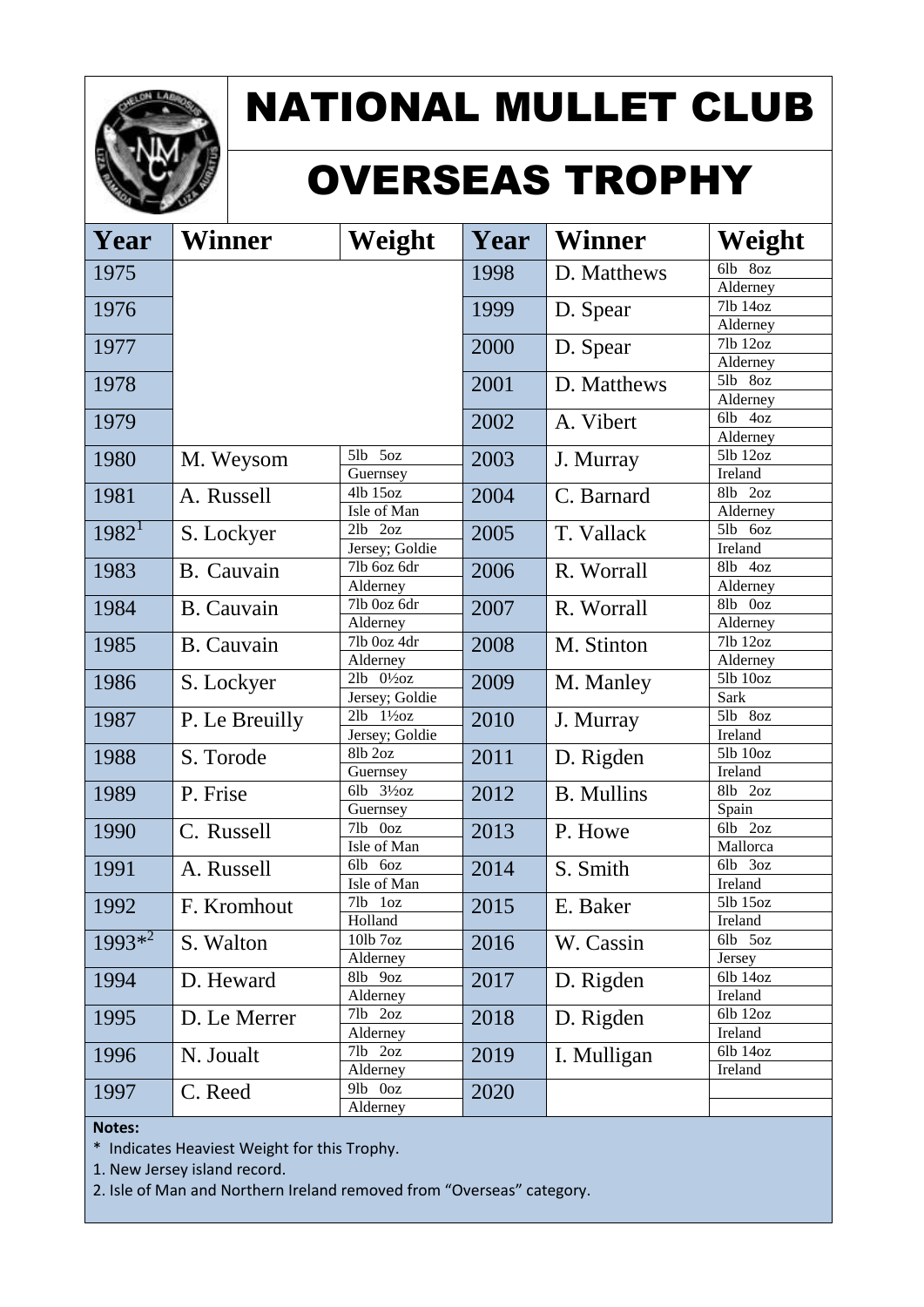

#### FISH-IN THICK LIP TROPHY

| Year | <b>Winner</b>      | Weight                 | Year    | <b>Winner</b>    | Weight                 |
|------|--------------------|------------------------|---------|------------------|------------------------|
| 1975 |                    |                        | 1998    | T. Lee           | 4lb 13oz               |
|      |                    |                        |         |                  | <b>Sussex Rover</b>    |
| 1976 |                    |                        | 1999    | P. Stuckey       | 6lb Ooz                |
|      |                    |                        |         |                  | Tywyn                  |
| 1977 |                    |                        | 2000    | R. Ness          | 7lb 11oz               |
|      |                    |                        |         |                  | Medway                 |
| 1978 |                    |                        | 2001    | R. Ness          | 6lb 2oz                |
|      |                    |                        |         |                  | Medway                 |
| 1979 |                    |                        | 2002    | G. Chadwick      | 7lb 2oz                |
|      |                    |                        |         |                  | Hants Rover            |
| 1980 |                    |                        | 2003    | C. Phipps        | 5lb<br>90z             |
|      |                    |                        |         |                  | Hants Rover            |
| 1981 |                    |                        | 2004    | S. Smith         | $\overline{5}$ lb 12oz |
|      |                    |                        |         |                  | River Adur             |
| 1982 |                    |                        | 2005    | P. Hazell        | 6lb<br>1 <sub>oz</sub> |
|      |                    |                        |         |                  | Hants Rover            |
| 1983 |                    |                        | 2006    | D. Rigden        | 6lb<br>40z             |
|      |                    |                        |         |                  | River Adur             |
| 1984 |                    |                        | 2007    | M. Baldwin       | 6lb<br>2oz             |
|      |                    |                        |         |                  | Medway                 |
| 1985 |                    |                        | 2008    | R. Charman       | 6lb 13oz               |
|      |                    |                        |         |                  | River Adur             |
| 1986 |                    |                        | 2009    | D. Rigden        | 7lb<br>50z             |
|      |                    |                        |         |                  | River Adur             |
| 1987 |                    |                        | 2010    | R. Charman       | 7lb 0oz                |
|      |                    |                        |         |                  | River Arun             |
| 1988 |                    |                        | 2011    | S. Pickles       | 6lb 12oz               |
|      |                    |                        |         |                  | River Hamble           |
| 1989 | M. Buckley         | 4lb 9oz                | 2012    | D. Evans-Roberts | 5lb 11oz               |
|      |                    | Polruan                |         |                  | River Hamble           |
| 1990 | P. Stuckey         | 4lb 12oz               | 2013    | P. Bluett        | 7lb 5oz                |
|      |                    | Plymouth               |         |                  | Christchurch           |
| 1991 | D. Rigden          | 5lb 12oz               | $2014*$ | N. Murphy        | 8lb<br>1 <sub>oz</sub> |
|      |                    | Christchurch           |         |                  | Christchurch           |
| 1992 | J. Everett         | 5lb 11oz               | 2015    | N. Murphy        | 5lb 5oz                |
|      |                    | Dorset Rover           |         |                  | Hamble                 |
| 1993 | P. McIlveen        | $5lb$ $0\frac{1}{2}oz$ | 2016    | J. Phillips      | 7lb 12oz               |
|      |                    | <b>Hants Rover</b>     |         |                  | Hamble                 |
| 1994 | W. Cooke           | 6lb 7oz                | 2017    | C. Wilkins       | 4lb 14oz               |
|      |                    | Christchurch           |         |                  | Christchurch           |
| 1995 | <b>B.</b> Floresca | 5lb 11oz               | 2018    | A. Stinton       | 5lb 6oz                |
|      |                    | <b>Sussex Rover</b>    |         |                  | Christchurch           |
| 1996 | D. Rigden          | 4lb 10oz               | 2019    | P. Howe          | 7lb 0oz                |
|      |                    | <b>Hants Rover</b>     |         |                  | Hamble                 |
| 1997 | T. Stroud          | 6lb 4oz                | 2020    |                  |                        |
|      |                    | Dorset Rover           |         |                  |                        |

**Notes:**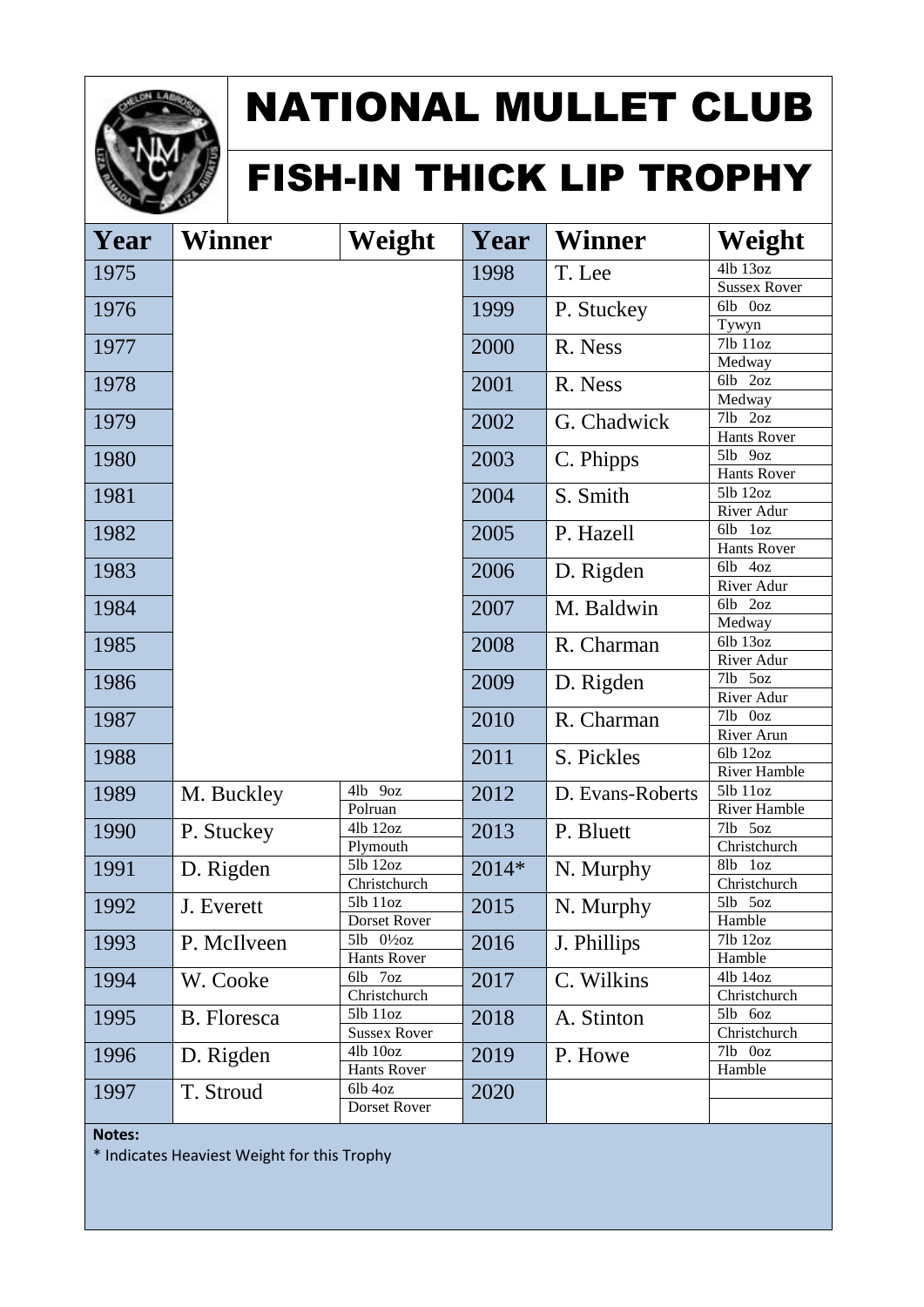

#### FISH-IN THIN LIP TROPHY

| Year  | <b>Winner</b> | Weight                    | Year | <b>Winner</b>         | Weight                                 |
|-------|---------------|---------------------------|------|-----------------------|----------------------------------------|
| 1975  |               |                           | 1998 |                       |                                        |
| 1976  |               |                           | 1999 | <b>Nil Entries</b>    |                                        |
| 1977  |               |                           | 2000 | D. Hilton             | 2lb Ooz<br>River Axe                   |
| 1978  |               |                           | 2001 | C. Brown              | 3lb 6oz<br>River Axe                   |
| 1979  |               |                           | 2002 | G. Taylor             | 3lb<br>7 <sub>oz</sub><br>Christchurch |
| 1980  |               |                           | 2003 | G. Scriven            | 3lb 13oz<br>Christchurch               |
| 1981  |               |                           | 2004 | C. Barnard            | 2lb 12oz<br>River Axe                  |
| 1982  |               |                           | 2005 | <b>B.</b> Brockington | 2lb 8oz<br>East Devon                  |
| 1983  |               |                           | 2006 | A. Browning           | $2lb$ $0oz$<br>East Devon              |
| 1984  |               |                           | 2007 | <b>B.</b> Brockington | 2lb 14oz<br>East Devon                 |
| 1985  |               |                           | 2008 | S. Gannon             | 2lb 11oz<br>East Devon                 |
| 1986  |               |                           | 2009 | S. Gannon             | $2lb$ $2oz$<br>South Devon             |
| 1987  |               |                           | 2010 | M. Bailey             | 2lb 13oz<br>South Devon                |
| 1988  |               |                           | 2011 | Nil Entry             |                                        |
| 1989  | R. Cook       | $3lb$ 6oz<br>Christchurch | 2012 | Nil Entry             |                                        |
| 1990* | R. Haywood    | 4lb 12oz<br>Christchurch  | 2013 | S. Pickles            | 2lb 13oz<br>Christchurch               |
| 1991  | D. Wilson     | 3lb Ooz<br>Christchurch   | 2014 | A. Kings              | 3lb 5oz<br><b>Sussex Ouse</b>          |
| 1992  | M. Weysom     | 4lb 1oz<br>Christchurch   | 2015 | P. Whiting            | 3lb 5oz<br>Swansea                     |
| 1993  | S. Knight     | 3lb 6oz<br>Christchurch   | 2016 | A. Kings              | 2lb 13oz<br><b>Sussex Ouse</b>         |
| 1994  | R. Carter     | 4lb 6oz<br>Dorset Rover   | 2017 | J. Twomey             | 2lb 5oz<br>Weymouth                    |
| 1995  | A. Bonella    | 3lb 7oz<br>Christchurch   | 2018 | P. Howe               | 2lb 8oz<br>Christchurch                |
| 1996  | W. Cooke      | 3lb 15oz<br>Christchurch  | 2019 | S. Smith              | 2lb 10oz<br>Swansea                    |
| 1997  | Nil Entry     |                           | 2020 |                       |                                        |

**Notes:**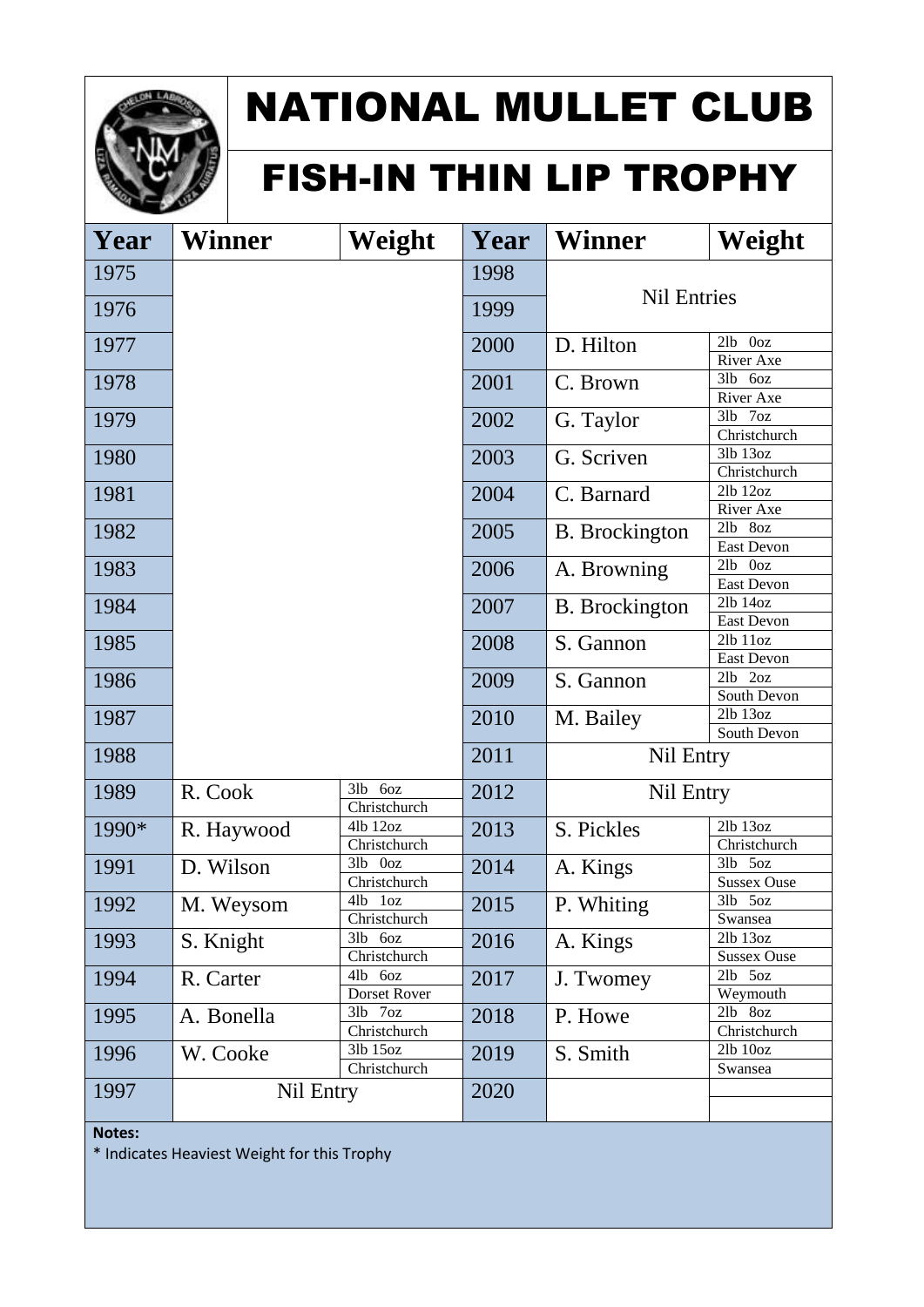

#### FISH-IN GOLDEN GREY TROPHY

| Year  | <b>Winner</b> | Weight | Year  | <b>Winner</b>     | Weight                      |
|-------|---------------|--------|-------|-------------------|-----------------------------|
| 1975  |               |        | 1998  |                   |                             |
| 1976  |               |        | 1999  |                   |                             |
| 1977  |               |        | 2000  |                   |                             |
| 1978  |               |        | 2001  |                   |                             |
| 1979  |               |        | 2002  |                   |                             |
| 1980  |               |        | 2003  |                   |                             |
| 1981  |               |        | 2004  |                   |                             |
| 1982  |               |        | 2005  |                   |                             |
| 1983  |               |        | 2006  |                   |                             |
| 1984  |               |        | 2007  |                   |                             |
| 1985  |               |        | 2008  |                   |                             |
| 1986  |               |        | 2009  |                   |                             |
| 1987  |               |        | 2010  |                   |                             |
| 1988  |               |        | 2011  |                   |                             |
| 1989  |               |        | 2012  |                   |                             |
| 1990* |               |        | 2013  |                   |                             |
| 1991  |               |        | 2014* | <b>B.</b> Charman | $2lb$ $10oz$<br>Hamble      |
| 1992  |               |        | 2015  | P. Tolman         | 1lb 9oz<br>Hamble           |
| 1993  |               |        | 2016  | Nil Entry         |                             |
| 1994  |               |        | 2017  | D. Matthews       | $2lb$ $0oz$<br>Christchurch |
| 1995  |               |        | 2018  | P. Whiting        | $2lb$ 4oz<br>Hamble         |
| 1996  |               |        | 2019  | M. Stinton        | 2lb 13oz<br>Hamble          |
| 1997  |               |        | 2020  |                   |                             |
|       |               |        |       |                   |                             |

**Notes:**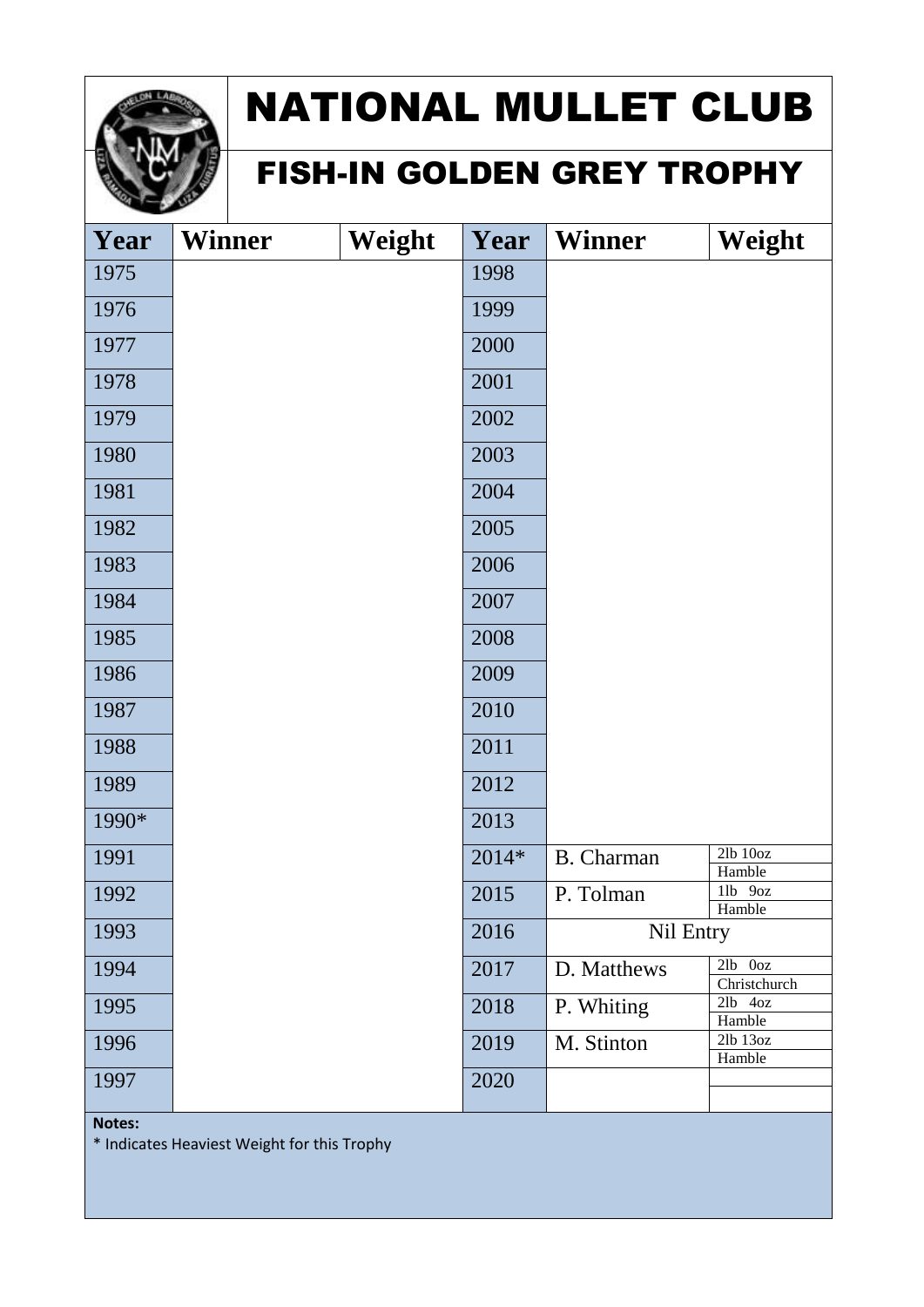

#### NATIONAL ROVER FISH-IN **TROPHY**

| Year | <b>Winner</b> | Weight | Year  | <b>Winner</b>    | Weight                             |
|------|---------------|--------|-------|------------------|------------------------------------|
| 1975 |               |        | 1998  |                  |                                    |
| 1976 |               |        | 1999  |                  |                                    |
|      |               |        |       |                  |                                    |
| 1977 |               |        | 2000  |                  |                                    |
| 1978 |               |        | 2001  | G. Sinden        | 5lb 9oz                            |
|      |               |        |       |                  | Christchurch                       |
| 1979 |               |        | 2002  | D. Matthews      | 7lb 8oz                            |
|      |               |        |       |                  | Christchurch                       |
| 1980 |               |        | 2003  | J. Alvey         | 6lb 8oz                            |
|      |               |        |       |                  | Merseyside<br>6lb 11oz             |
| 1981 |               |        | 2004  | C. Barnard       | Christchurch                       |
|      |               |        |       |                  | 8lb 0oz                            |
| 1982 |               |        | 2005  | D. Matthews      | Christchurch                       |
| 1983 |               |        | 2006  | D. Matthews      | 5lb 6oz                            |
|      |               |        |       |                  | N. Wales                           |
| 1984 |               |        | 2007  | D. Matthews      | 7lb<br>6oz                         |
|      |               |        |       |                  | N. Wales                           |
| 1985 |               |        | 2008  | D. Rigden        | 5lb<br>6oz                         |
|      |               |        |       |                  | River Adur                         |
| 1986 |               |        | 2009  | D. Rigden        | 6lb 14oz                           |
|      |               |        |       |                  | Christchurch                       |
| 1987 |               |        | 2010  | G. Scriven       | 7lb<br>5oz                         |
|      |               |        |       |                  | River Adur                         |
| 1988 |               |        | 2011  | P. Hawkins       | 6lb<br>6oz                         |
|      |               |        |       |                  | River Hamble                       |
| 1989 |               |        | 2012  | A. Boyd          | $5lb$ $4oz$<br>River Arun          |
|      |               |        |       |                  | 8lb<br>1 <sub>oz</sub>             |
| 1990 |               |        | 2013* | <b>B.</b> Calver | River Orwell                       |
| 1991 |               |        | 2014  | S. Gannon        | 5lb 10oz thinlip                   |
|      |               |        |       |                  | <b>Bristol</b>                     |
| 1992 |               |        | 2015  | M. Bennett       | 5lb 10oz                           |
|      |               |        |       |                  | River Hamble                       |
| 1993 |               |        | 2016  | G. Brooker       | 71 <sub>b</sub><br>7 <sub>oz</sub> |
|      |               |        |       |                  | River Adur                         |
| 1994 |               |        | 2017  | D. Matthews      | 5lb 3oz                            |
|      |               |        |       |                  | N. Wales                           |
| 1995 |               |        | 2018  | J. Phillips      | 4lb 14oz                           |
|      |               |        |       |                  | Lymington                          |
| 1996 |               |        | 2019  | M. Bennett       | 41b 14oz                           |
|      |               |        |       |                  | River Hamble                       |
| 1997 |               |        | 2020  |                  |                                    |
|      |               |        |       |                  |                                    |

**Notes:**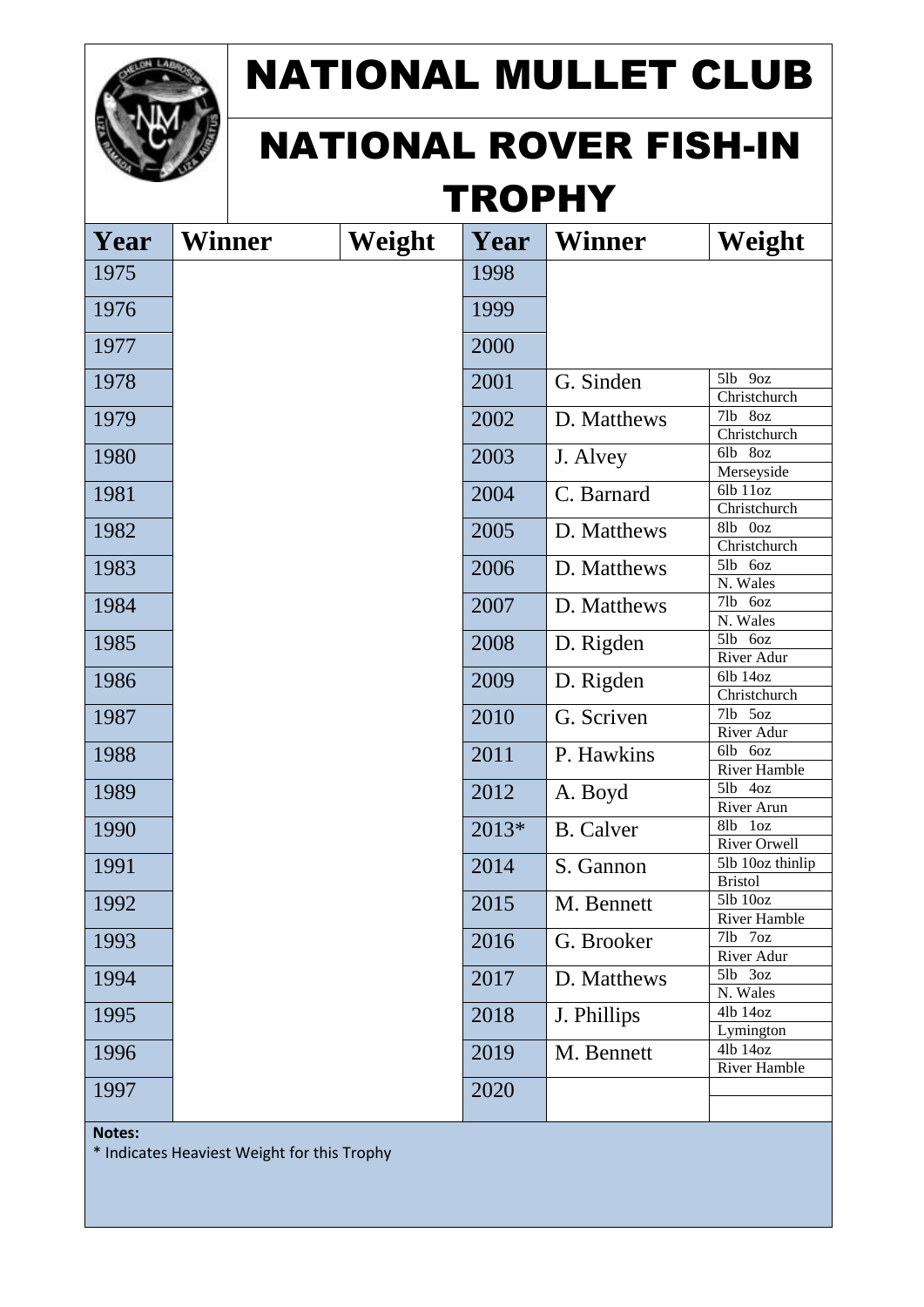

#### MULLET MASTERS/ TOP WEIGHT **TROPHY**

| Year     | Winner           | Weight                    | Year | Winner | Weight |
|----------|------------------|---------------------------|------|--------|--------|
| $1975^1$ | <b>B.</b> Mander | 11lb 4oz                  | 1998 |        |        |
|          |                  | <b>Three Species</b>      |      |        |        |
| 1976     | <b>B.</b> Mander | 11lb 2oz<br>Three Species | 1999 |        |        |
| 1977     | Discontinued     |                           | 2000 |        |        |
| $1978^2$ |                  |                           |      |        |        |
|          | P. Ruby          | 42<br>pts                 | 2001 |        |        |
| 1979     | B. Parr          | $\gamma$                  | 2002 |        |        |
| 1980     | G. Elliott       | $160\frac{1}{2}$ pts      | 2003 |        |        |
| 1981     | G. Elliott       | $147\frac{1}{2}$ pts      | 2004 |        |        |
| 1982     | G. Elliott       | $201\frac{1}{2}$ pts      | 2005 |        |        |
| 1983     | G. Elliott       | 243<br>pts                | 2006 |        |        |
| 1984     | G. Elliott       | 309<br>pts                | 2007 |        |        |
| $1985^3$ | G. Elliott       | 1249lb 10oz<br>Aggregate  | 2008 |        |        |
| 1986     | G. Elliott       | 774lb 7oz<br>Aggregate    | 2009 |        |        |
| 1987     | C. Brady         | 617lb 3oz<br>Aggregate    | 2010 |        |        |
| 1988     | G. Elliott       | 796lb 4oz<br>Aggregate    | 2011 |        |        |
| 1989     | G. Elliott       | 898lb 10oz<br>Aggregate   | 2012 |        |        |
| 1990     | G. Elliott       | 680lb 10oz<br>Aggregate   | 2013 |        |        |
| $1991^4$ | G. Elliott       | 658lb 14oz<br>Aggregate   | 2014 |        |        |
| 1992     | C. Brady         | 814lb 0oz                 | 2015 |        |        |
| 1993     | P. Armstrong     | Aggregate<br>681lb 2oz    | 2016 |        |        |
|          |                  | Aggregate                 |      |        |        |
| 1994     | P. Armstrong     | 775lb 13oz                | 2017 |        |        |
|          |                  | Aggregate<br>568lb 15oz   |      |        |        |
| 1995     | W. Cooke         | Aggregate                 | 2018 |        |        |
| $1996^5$ |                  |                           | 2019 |        |        |
| 1997     |                  |                           | 2020 |        |        |

#### **Notes:**

1. Initiated as aggregate weight of best specimen of each of the three species.

2. Reinstated with points system :  $3 =$  Gold Certificate;  $2 =$  Silver;  $1 =$  Bronze;  $\frac{1}{2} =$  Above Min. Weight.

3. Changed to highest aggregate weight.

4. Renamed as Top Weight Trophy.

5. Discontinued in favour of Top Ten Trophy.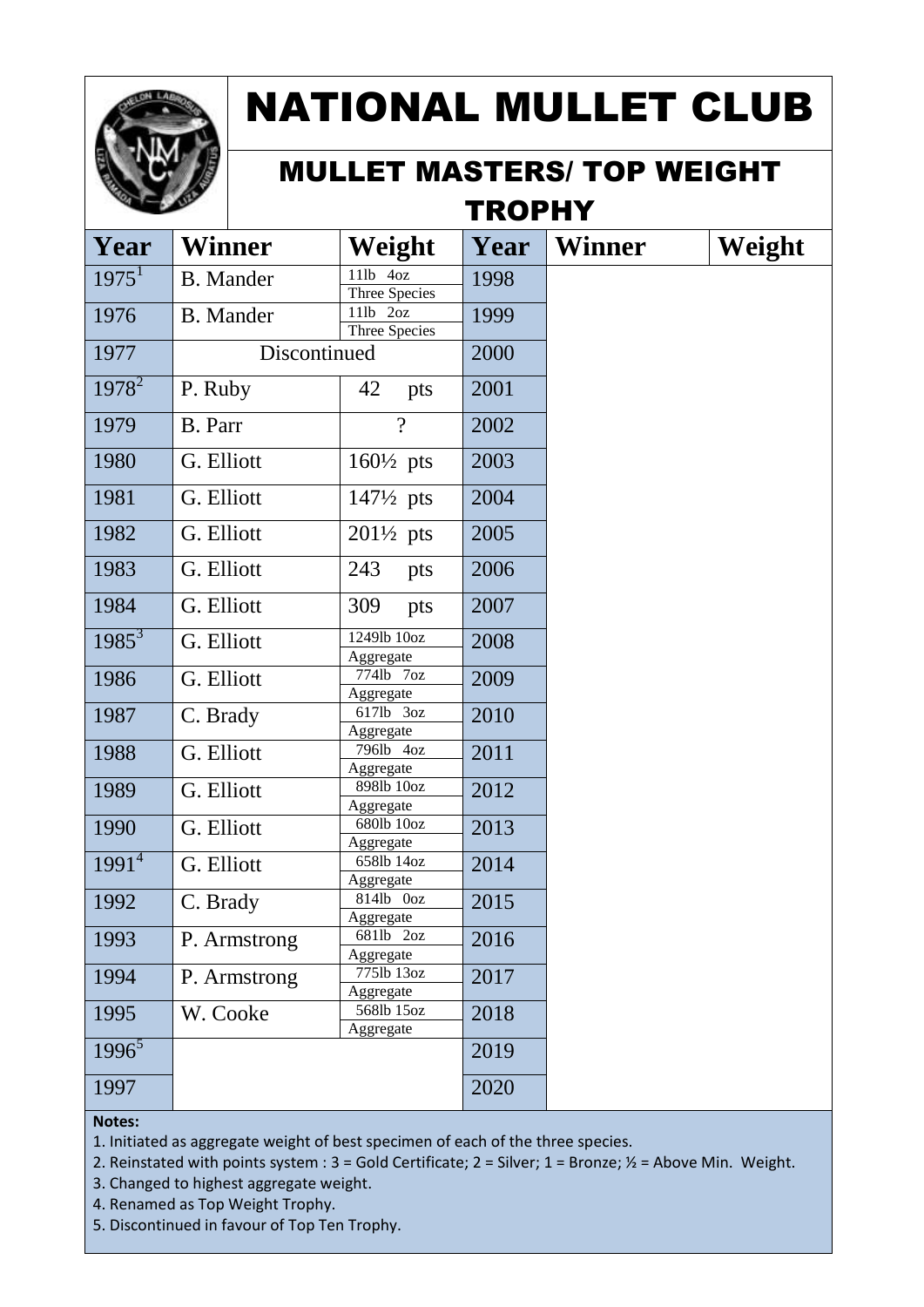

#### TOP TEN TROPHY<sup>1</sup>

| Year | Winner            | Weight      | Year  | <b>Winner</b> | Weight                              |
|------|-------------------|-------------|-------|---------------|-------------------------------------|
| 1975 |                   |             | 1998  | D. Matthews   | 53lb 12oz                           |
| 1976 |                   |             | 1999  | R. Ness       | 62lb 15oz                           |
| 1977 |                   |             | 2000  | D. Matthews   | 55lb<br>40z                         |
| 1978 |                   |             | 2001  | R. Ness       | 56lb<br>50Z                         |
| 1979 |                   |             | 2002  | D. Matthews   | 56lb 15oz                           |
| 1980 |                   |             | 2003  | D. Matthews   | 61 <sub>lb</sub><br>1 <sub>oz</sub> |
| 1981 |                   |             | 2004  | D. Matthews   | 60lb<br>6oz                         |
| 1982 |                   |             | 2005  | D. Matthews   | 63lb<br>50Z                         |
| 1983 |                   |             | 2006  | D. Matthews   | 61lb 15oz                           |
| 1984 |                   |             | 2007  | D. Matthews   | 65lb 11oz                           |
| 1985 |                   |             | 2008  | D. Rigden     | 65lb 15oz                           |
| 1986 |                   |             | 2009  | D. Rigden     | 64lb<br>6oz                         |
| 1987 |                   |             | 2010  | N. Murphy     | 69lb<br>50Z                         |
| 1988 |                   |             | 2011* | N. Murphy     | 781b 12oz                           |
| 1989 |                   |             | 2012  | D. Rigden     | 56lb<br>50Z                         |
| 1990 |                   |             | 2013  | D. Rigden     | 57lb<br>0 <sub>oz</sub>             |
| 1991 |                   |             | 2014  | N. Murphy     | 68lb 13oz                           |
| 1992 |                   |             | 2015  | S. Smith      | 43lb<br>3oz                         |
| 1993 |                   |             | 2016  | S. Gannon     | 39lb<br>3oz                         |
| 1994 |                   |             | 2017  | P. Bluett     | 45lb 11oz                           |
| 1995 | P. Hazell         | 47lb 11oz   | 2018  | M. Bennett    | 7 <sub>oz</sub><br>$40$ lb          |
| 1996 | <b>B.</b> Mullins | 50lb<br>3oz | 2019  | M. Bennett    | 41lb 10oz                           |
| 1997 | D. Matthews       | 451b 13oz   | 2020  |               |                                     |

**Notes:**

\* Indicates Heaviest Weight for this Trophy.

1. Aggregate weight of best ten fish, not more than four from any region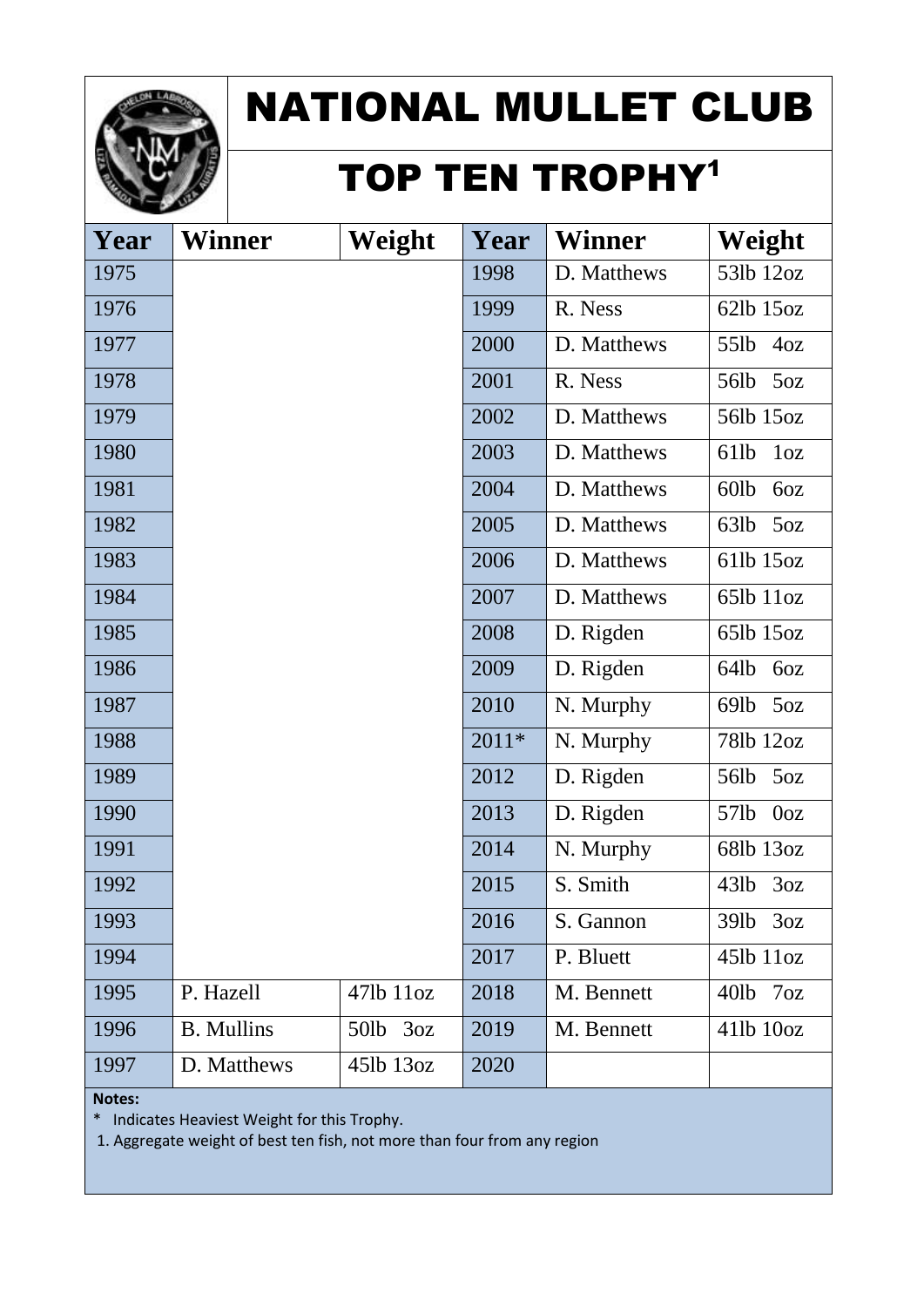

#### VENUE TOP TEN TROPHY<sup>1</sup>

| Year | <b>Winner</b> | Weight | Year  | <b>Winner</b> | Weight                  |
|------|---------------|--------|-------|---------------|-------------------------|
| 1975 |               |        | 1998  |               |                         |
| 1976 |               |        | 1999  |               |                         |
| 1977 |               |        | 2000  |               |                         |
| 1978 |               |        | 2001  |               |                         |
| 1979 |               |        | 2002  |               |                         |
| 1980 |               |        | 2003  |               |                         |
| 1981 |               |        | 2004  |               |                         |
| 1982 |               |        | 2005  |               |                         |
| 1983 |               |        | 2006  |               |                         |
| 1984 |               |        | 2007  |               |                         |
| 1985 |               |        | 2008  | R. Charman    | 52lb 11oz               |
| 1986 |               |        | 2009  | R. Charman    | 54lb<br>50z             |
| 1987 |               |        | 2010  | N. Murphy     | 63lb 11oz               |
| 1988 |               |        | 2011* | N. Murphy     | 74lb 12oz               |
| 1989 |               |        | 2012  | D. Rigden     | 411b<br>90Z             |
| 1990 |               |        | 2013  | D. Rigden     | 47lb 15oz               |
| 1991 |               |        | 2014  | N. Murphy     | 68lb<br>90Z             |
| 1992 |               |        | 2015  | D. Rigden     | 421 <sub>b</sub><br>8oz |
| 1993 |               |        | 2016  | D. Rigden     | 50lb<br>9oz             |
| 1994 |               |        | 2017  | D. Rigden     | 49lb<br>90Z             |
| 1995 |               |        | 2018  | D. Rigden     | 48lb<br>6oz             |
| 1996 |               |        | 2019  | D. Rigden     | 49lb<br>6oz             |
| 1997 |               |        | 2020  |               |                         |

**Notes:**

\* Indicates Heaviest Weight for this Trophy.

1. Aggregate weight of best ten fish from one region, not more than four fish from any venue.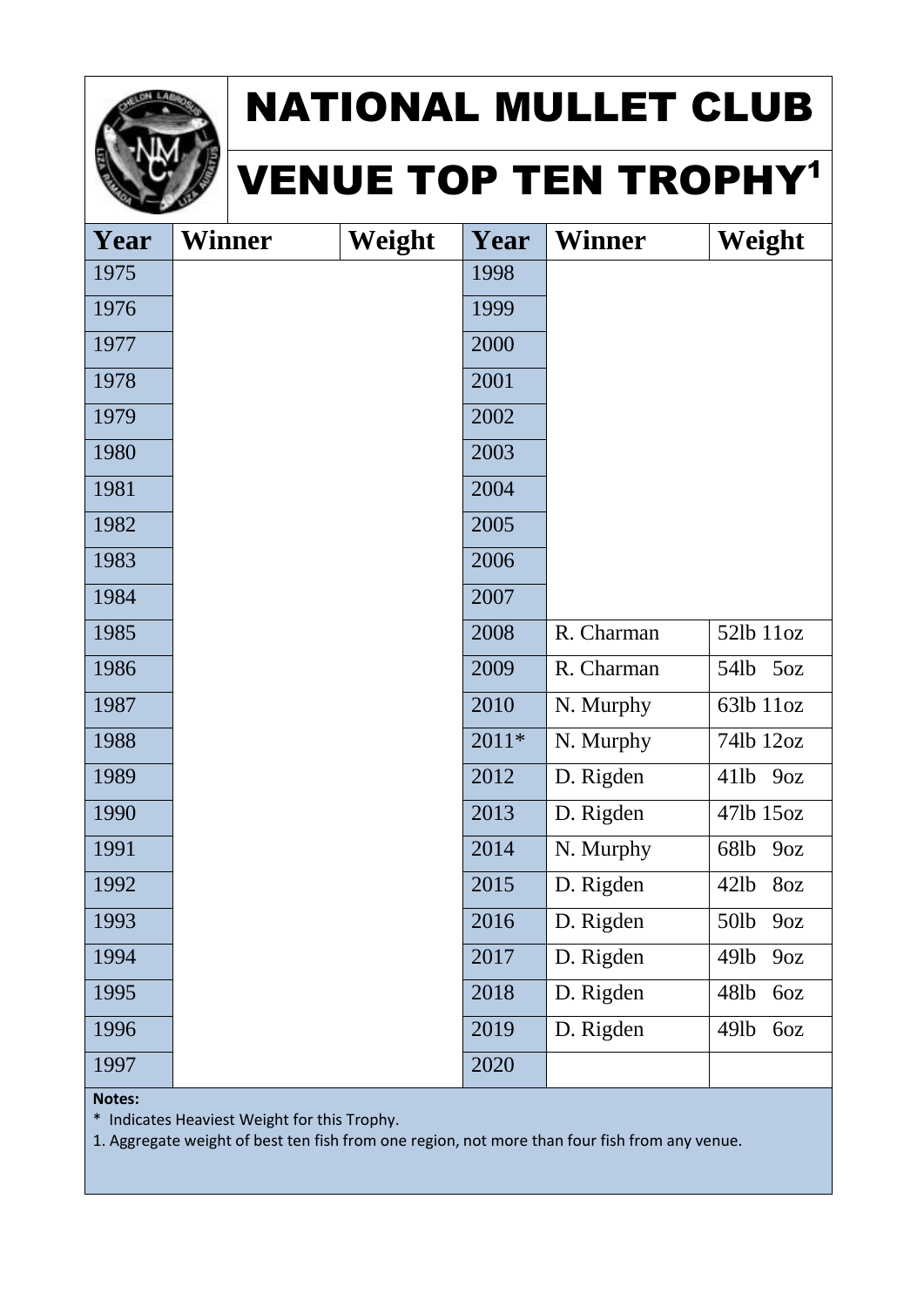

### TRI-SPECIES TROPHY<sup>1</sup>

| Year | Winner | Weight | Year  | <b>Winner</b> | Weight                  |
|------|--------|--------|-------|---------------|-------------------------|
| 1975 |        |        | 1998  |               |                         |
| 1976 |        |        | 1999  |               |                         |
| 1977 |        |        | 2000  |               |                         |
| 1978 |        |        | 2001  |               |                         |
| 1979 |        |        | 2002  |               |                         |
| 1980 |        |        | 2003  |               |                         |
| 1981 |        |        | 2004  |               |                         |
| 1982 |        |        | 2005  |               |                         |
| 1983 |        |        | 2006  |               |                         |
| 1984 |        |        | 2007* | R. Worrall &  | 16lb<br>0 <sub>oz</sub> |
|      |        |        |       | S. Gannon     |                         |
| 1985 |        |        | 2008  | P. Dennis     | 15lb 15oz               |
| 1986 |        |        | 2009  | D. Rigden     | 15lb<br>50Z             |
| 1987 |        |        | 2010  | J. Elton      | 13lb<br>7 <sub>oz</sub> |
| 1988 |        |        | 2011  | N. Murphy     | 15lb 15oz               |
| 1989 |        |        | 2012  | S. Gannon     | 10lb 10oz               |
| 1990 |        |        | 2013  | K. Stuckey    | 14lb<br>50z             |
| 1991 |        |        | 2014  | K. Stuckey    | 14lb<br>6oz             |
| 1992 |        |        | 2015  | G. Elliott    | 12lb 15oz               |
| 1993 |        |        | 2016  | S. Gannon     | 12lb<br>3oz             |
| 1994 |        |        | 2017  | Nil Entry     |                         |
| 1995 |        |        | 2018  | I. Draper     | 11lb 12oz               |
| 1996 |        |        | 2019  | S. Tierney    | $12lb$ $0oz$            |
| 1997 |        |        | 2020  |               |                         |

#### **Notes:**

\* Indicates Heaviest Weight for this Trophy.

1. Aggregate weight of best specimen of each of thick lip, thin lip and golden grey species. Note also that the "Mullet Masters" Trophy was awarded on a tri-species basis in 1975 and 1976.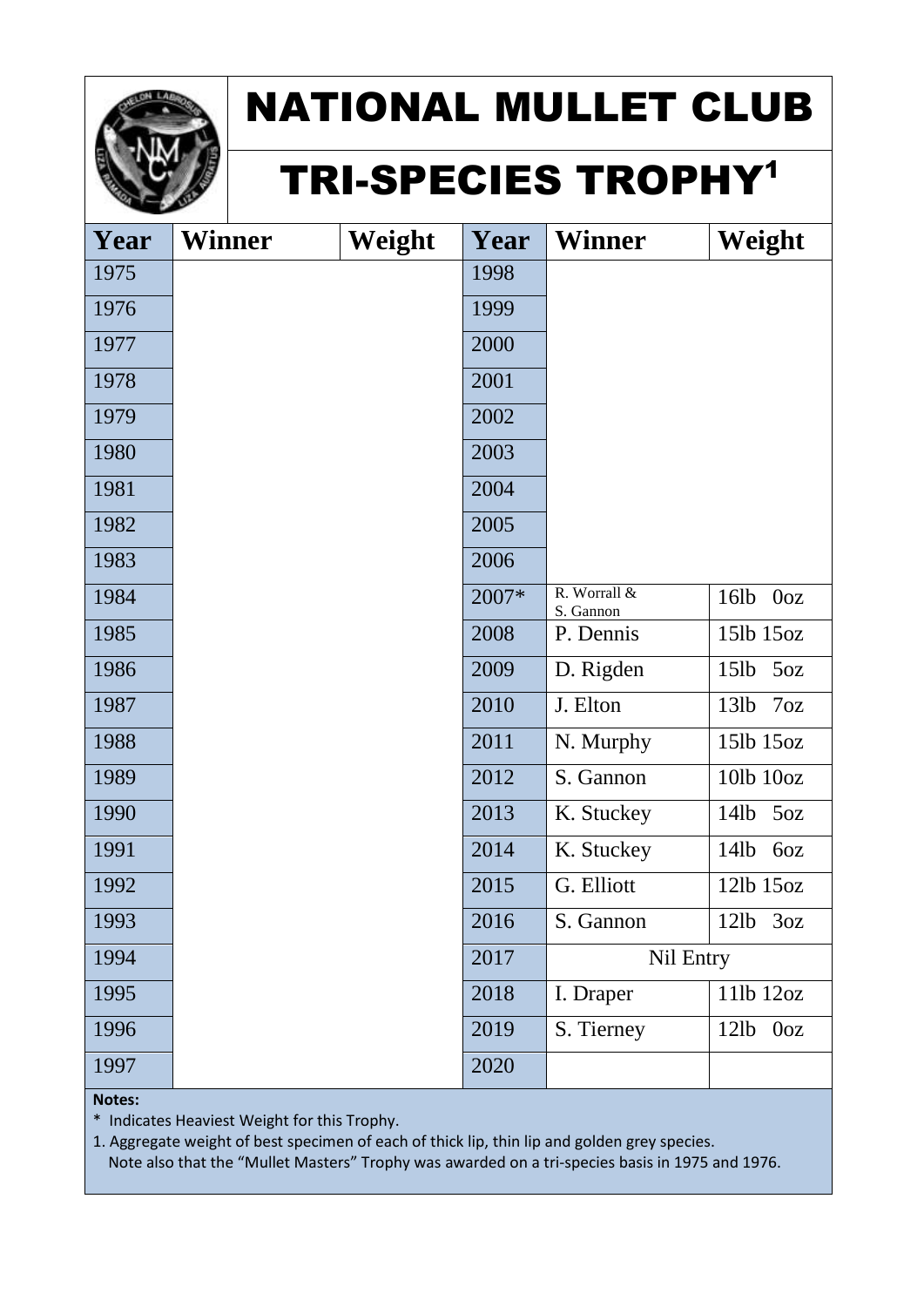

# LADIES TROPHY

| Year     | Winner             | Weight                      | Year | <b>Winner</b>           | Weight                    |
|----------|--------------------|-----------------------------|------|-------------------------|---------------------------|
| 1975     | B. Parr            | $11b$ $10oz$<br>Golden Grey | 1998 | J. Edwards              | 4lb 8oz                   |
| 1976     | M. Mander          | $4lb$ $1oz$                 | 1999 | M. Vibert               | 1lb 8oz<br>Golden Grey    |
| 1977     |                    |                             | 2000 | J. Edwards              | $2lb$ 14 $oz$             |
| 1978     |                    |                             | 2001 | C. Rice                 | $4lb$ 7 $oz$              |
| 1979     |                    |                             | 2002 | B. Floresca             | 41b 14oz                  |
| 1980     |                    |                             | 2003 | J. Smith                | 4lb<br>6oz                |
| 1981     |                    | Discontinued                |      | C. Harrop               | 41b 10oz                  |
| 1982     |                    |                             | 2005 | P. Bennett              | 4lb<br>90z                |
| 1983     |                    |                             | 2006 | C. Harrop               | 5lb<br>1 <sub>oz</sub>    |
| 1984     |                    |                             | 2007 | J. Smith                | 7 <sub>oz</sub><br>$5$ lb |
| 1985     |                    |                             | 2008 | J. Smith                | 0 <sub>oz</sub><br>6lb    |
| 1986     |                    |                             | 2009 | J. Smith                | 5lb<br>60Z                |
| $1987^1$ | S. Gatesman        | 73lb Ooz<br>Aggregate       | 2010 | P. Wilkins              | 41b 15oz                  |
| 1988     | S. Gatesman        | 72lb Ooz<br>Aggregate       | 2011 | J. Kent &<br>P. Wilkins | 4lb<br>8oz                |
| 1989     | S. Gateman         | 351b 3oz<br>Aggregate       | 2012 | P. Wilkins              | 6lb<br>2oz                |
| 1990     | Nil Entry          |                             | 2013 | J. Kent                 | 41b 14oz                  |
| 1991     | J. Langrish        | 12lb 141/20Z<br>Aggregate   | 2014 | J. Kent                 | 41b 12oz                  |
| 1992     | <b>B.</b> Floresca | $2lb$ $4oz$<br>Aggregate    | 2015 | J. Kent                 | 4lb 15oz                  |
| 1993     | D. Cooling         | 11lb 9oz<br>Aggregate       | 2016 | J. Kent                 | 4lb<br>1 <sub>oz</sub>    |
| 1994     | B. Floresca        | 4lb 12oz<br>Aggregate       | 2017 | J. Kent                 | 0 <sub>oz</sub><br>6lb    |
| 1995     | B. Floresca        | 7lb 15oz<br>Aggregate       | 2018 |                         |                           |
| $1996^2$ | B. Floresca        | $5lb$ $3oz$                 | 2019 | Discontinued            |                           |
| 1997     | M. Vibert          | $11b$ 12oz<br>Golden Grey   | 2020 |                         |                           |

#### **Notes:**

1. Reinstated as an aggregate weight competition.

2. Reverted to best specimen.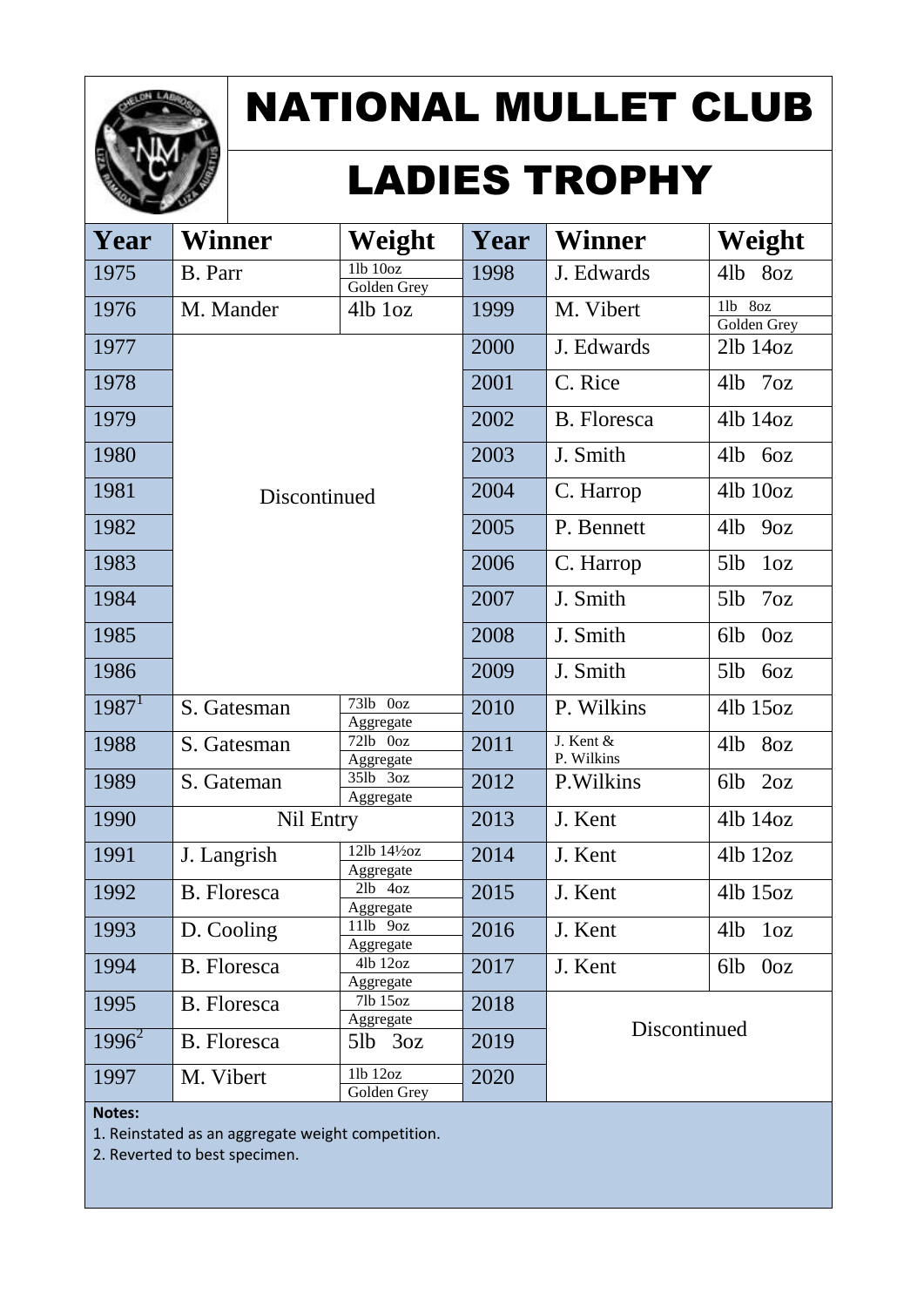

## JUNIOR TROPHY

| Year                | Winner            | Weight                    | Year | <b>Winner</b>      | Weight                             |
|---------------------|-------------------|---------------------------|------|--------------------|------------------------------------|
| 1975                | J. Hutton         | $2\frac{3}{4}$ oz<br>5lb  | 1998 | R. Peters          | 4lb<br>2oz                         |
| 1976                | A. Appleby        | $5lb$ $10oz$              | 1999 | R. Peters          | 4lb<br>5oz                         |
| 1977                | A. Crowther       | 4lb $13\frac{1}{2}$ oz    | 2000 | J.D. Alvey         | 8oz<br>6lb                         |
| 1978                | J. Belshire       | 5lb<br>6oz                | 2001 | R. Peters          | 2oz<br>6lb                         |
| 1979                | J. Belshire       |                           | 2002 | R. Peters          | $2lb$ $10oz$                       |
| 1980                | P. Moor           | 41b 14oz                  | 2003 | R. Peters          | 41 <sub>b</sub><br>6oz             |
| $1981$ <sup>1</sup> | P. Jones          | 30<br>pts                 | 2004 | Nil Entry          |                                    |
| 1982                | P. Jones          | 193<br>pts                | 2005 | M. Baldwin         | 51b 12oz                           |
| 1983                | <b>B.</b> Elliott | $34\frac{1}{2}$ pts       | 2006 | O. Robins          | 31b 12oz                           |
| 1984                | M. Bechares       | 2<br>pts                  | 2007 | <b>Nil Entries</b> |                                    |
| $1985^2$            | S. Halliday       | 4lb 10oz<br>Aggregate     | 2008 |                    |                                    |
| 1986                | D. Armstrong      | 24lb 8oz<br>Aggregate     | 2009 | S. Russell         | 2oz<br>3lb                         |
| 1987                | J. Langrish       | 28lb 4oz<br>Aggregate     | 2010 | S. Russell         | 51b 12oz                           |
| 1988                | J. Langrish       | 231b 8oz<br>Aggregate     | 2011 | J. Scriven         | 3lb<br>1 <sub>oz</sub><br>Thin Lip |
| 1989                | M. Cook           | 29lb 0oz<br>Aggregate     | 2012 | J. Scriven         | 21 <sub>b</sub><br>6oz             |
| 1990                | N. Morley         | 131b 7oz<br>Aggregate     | 2013 | Nil Entry          |                                    |
| 1991                | A. Stones         | 53lb 111/20Z              | 2014 | Nil Entry          |                                    |
| 1992                | G. Barnett        | Aggregate<br>82lb 4oz     | 2015 | Nil Entry          |                                    |
| 1993                | A. Stones         | Aggregate<br>2271b 2oz    | 2016 | Nil Entry          |                                    |
| 1994                | P. Burnett        | Aggregate<br>26lb 101/40z | 2017 | S. Costello        | 3lb<br>6oz                         |
| 1995                | D. Johnson        | Aggregate<br>1011b 91/40z | 2018 | S. Elton           | $2lb$ $0oz$                        |
| $1996^3$            | M. Sloan          | Aggregate<br>$5lb$ 60 $z$ | 2019 | T. Elton           | Golden Grey<br>$3lb$ $10oz$        |
| 1997                | D. Johnson        | 4lb 1oz                   | 2020 |                    |                                    |
|                     |                   |                           |      |                    |                                    |

#### **Notes:**

1. Changed from best specimen to points system (see Mullet Masters Trophy)

2. Changed to highest aggregate weight

3. Reverted to best specimen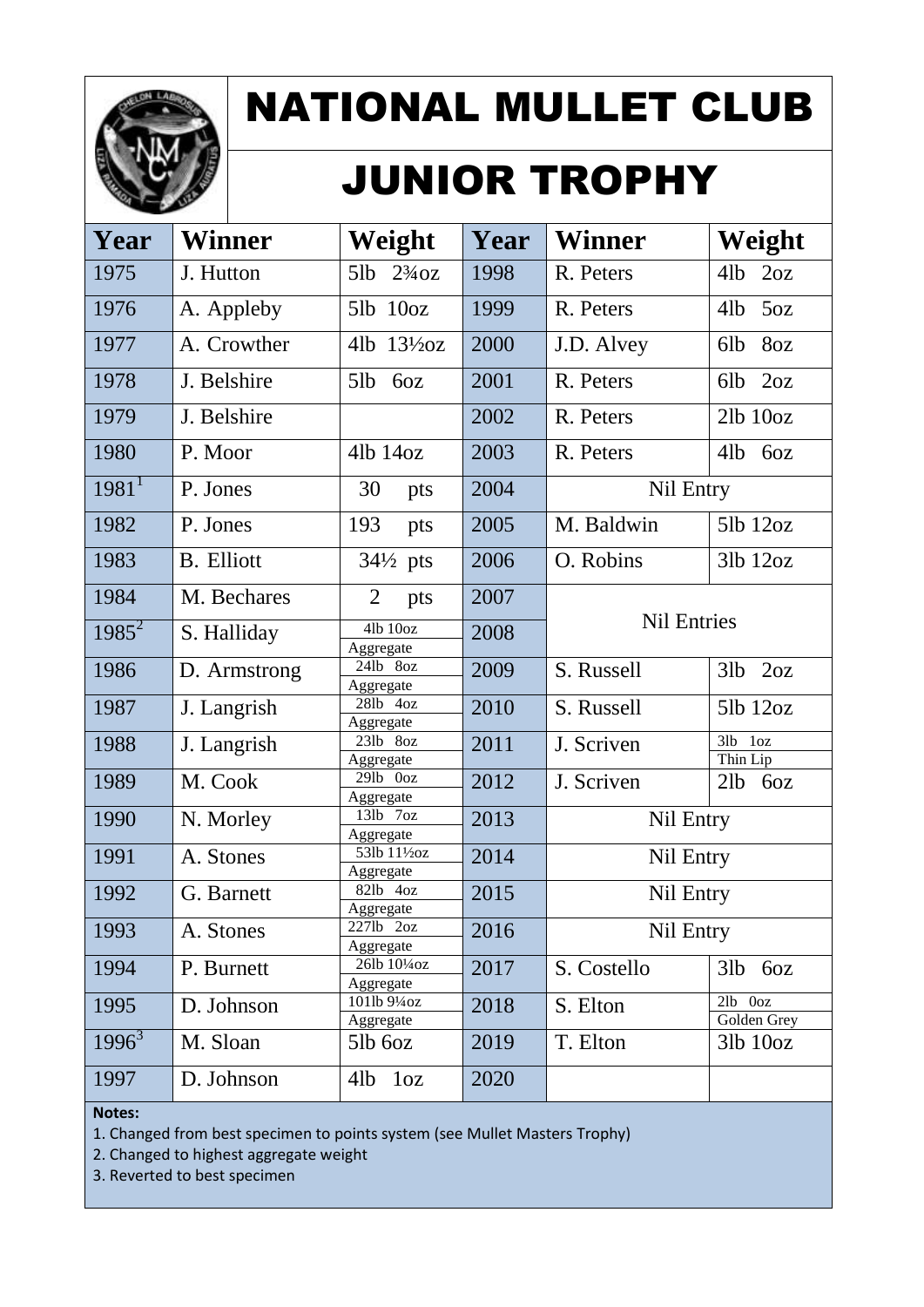

#### **TEAM TROPHY<sup>1</sup>**

| Year     | <b>Winner</b>                              | Weight                    | Year | <b>Winner</b> | Weight |
|----------|--------------------------------------------|---------------------------|------|---------------|--------|
| 1975     |                                            |                           | 1998 |               |        |
| 1976     |                                            |                           | 1999 |               |        |
| 1977     |                                            |                           | 2000 |               |        |
| 1978     |                                            |                           | 2001 |               |        |
| 1979     |                                            |                           | 2002 |               |        |
| 1980     |                                            |                           | 2003 |               |        |
| 1981     |                                            |                           | 2004 |               |        |
| 1982     |                                            |                           | 2005 |               |        |
| 1983     |                                            |                           | 2006 |               |        |
| 1984     |                                            |                           | 2007 |               |        |
| 1985     |                                            |                           | 2008 |               |        |
| 1986     |                                            |                           | 2009 |               |        |
| 1987     | Brady, Cooke & Napper                      | 48lb 11½oz                | 2010 |               |        |
| 1988     | Brady, Cooke, Napper &<br><b>Buckley</b>   | 481b 10oz                 | 2011 |               |        |
| 1989     | Dowinton B,<br>Dowinton M & Parkyn         | 46lb<br>40z               | 2012 |               |        |
| 1990     | Russell A, Russell C<br>& Kremer           | 52lb<br>90Z               | 2013 |               |        |
| 1991     | Brady, Cooke, Napper &<br><b>Buckley</b>   | 53lb 101/20Z              | 2014 |               |        |
| 1992*    | Dunford, Evans, Turner<br>& Wilson         | 57lb<br>$8\frac{1}{2}$ oz | 2015 |               |        |
| 1993     | Haywood N, Simmonds,<br>Haywood R & Martin | 54lb 3oz                  | 2016 |               |        |
| 1994     | Cooke, Drew & Napper                       | 47lb 14oz                 | 2017 |               |        |
| $1995^2$ |                                            |                           | 2018 |               |        |
| 1996     |                                            |                           | 2019 |               |        |
| 1997     |                                            |                           | 2020 |               |        |

**Notes:**

\* Indicates Heaviest Weight for this Trophy

1. Teams of three or four, each member to record a maximum of four fish in a team total of ten.

2. Discontinued owing to lack of entries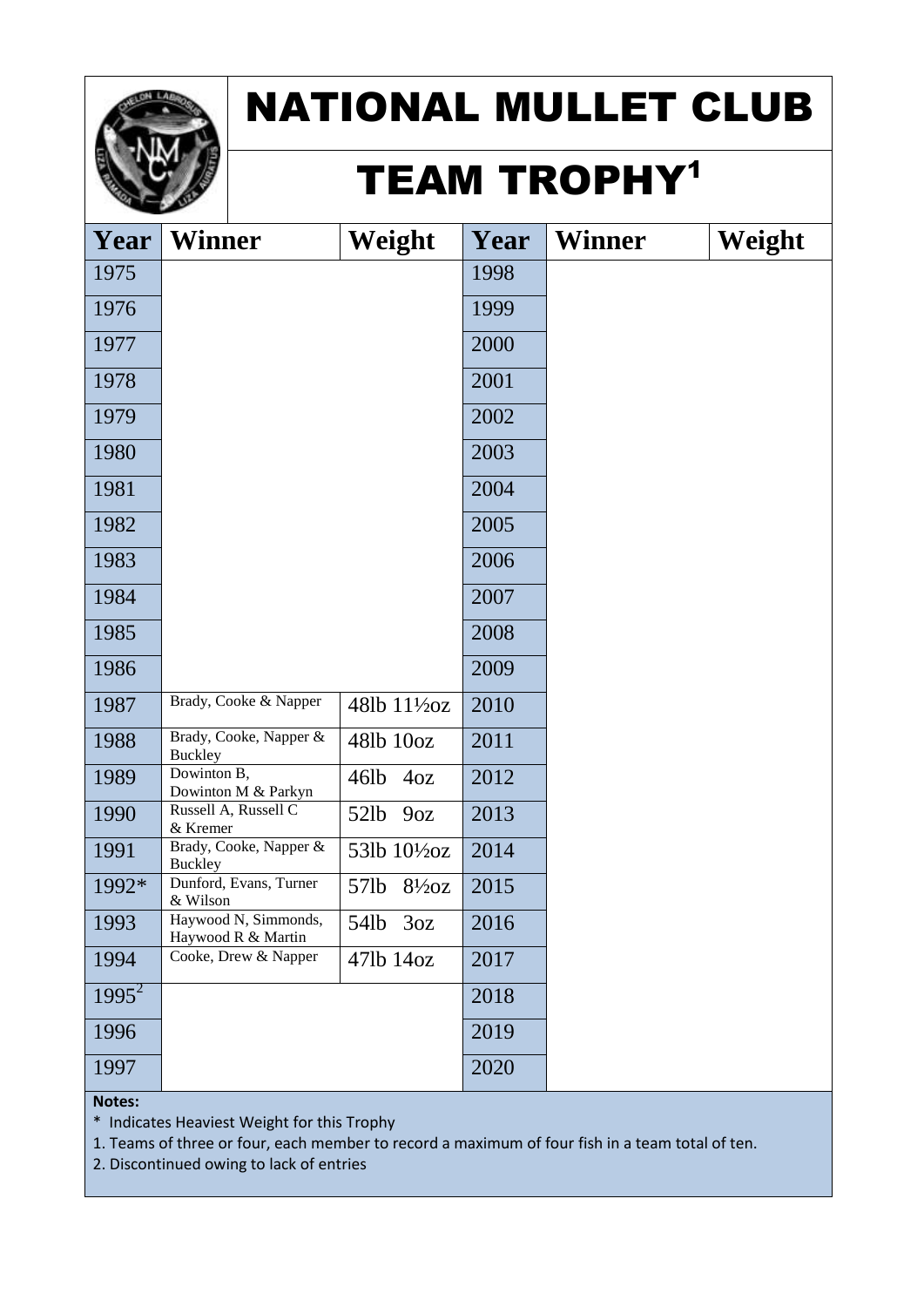

#### WOODEN SPOON TROPHY

| Year   | <b>Winner</b>            | Weight                      | Year | <b>Winner</b> | Weight       |  |  |
|--------|--------------------------|-----------------------------|------|---------------|--------------|--|--|
| 1975   |                          |                             | 1998 | C. Barnard    | Not recorded |  |  |
| 1976   |                          |                             | 1999 |               |              |  |  |
| 1977   |                          |                             | 2000 |               |              |  |  |
| 1978   |                          |                             | 2001 |               |              |  |  |
| 1979   |                          |                             | 2002 |               |              |  |  |
| 1980   | M. Mullins               | $2 \text{ oz}^1$            | 2003 |               |              |  |  |
| 1981   | R. Collis                | 3<br>OZ                     | 2004 |               |              |  |  |
| 1982   | K. Dale                  | $2 \text{ oz}^1$            | 2005 |               |              |  |  |
| 1983   | K. Dale                  | $1\frac{1}{2}oz^1$          | 2006 |               |              |  |  |
| 1984   | K. Dale                  | $3\frac{1}{2}oz^1$          | 2007 |               |              |  |  |
| 1985   | G. Brooker               | $\overline{4}$<br><b>OZ</b> | 2008 |               |              |  |  |
| 1986   | J. Pickering             | $\overline{4}$<br><b>OZ</b> | 2009 |               |              |  |  |
| 1987   | A. Smith                 | $OZ^3$<br>$\mathbf{1}$      | 2010 |               |              |  |  |
| 1988   | M. Thorne                | 6<br><b>OZ</b>              | 2011 |               |              |  |  |
| 1989   | C. Brady                 | 5<br>OZ <sup>1</sup>        | 2012 |               |              |  |  |
| 1990   | D. Barnes &<br>J. Orford | 3<br>OZ                     | 2013 |               |              |  |  |
| 1991   | T. Stroud                | $1\frac{1}{2}oz$            | 2014 |               |              |  |  |
| 1992   | A. Vibert                | $3 \text{ oz}^2$            | 2015 |               |              |  |  |
| 1993   | D. Wilson                | $\mathbf{1}$<br><b>OZ</b>   | 2016 |               |              |  |  |
| 1994   | R. Adcock                | $3 \text{ oz}^2$            | 2017 |               |              |  |  |
| 1995   | P. McIlveen              | $1\frac{1}{2}oz$            | 2018 |               |              |  |  |
| 1996   | P. Hazell &<br>S. Hood   | $2$ oz                      | 2019 |               |              |  |  |
| 1997   | A. Vibert                | $\mathbf{1}$<br><b>OZ</b>   | 2020 |               |              |  |  |
| Notes: |                          |                             |      |               |              |  |  |

A light-hearted trophy award for the smallest mullet reported each season. The 1980 entry was a (notional?) precursor referred to in a newsletter as the "Mugs' Cup"

1. Thin lips; 2. Golden Greys; 3. Unidentified Species.